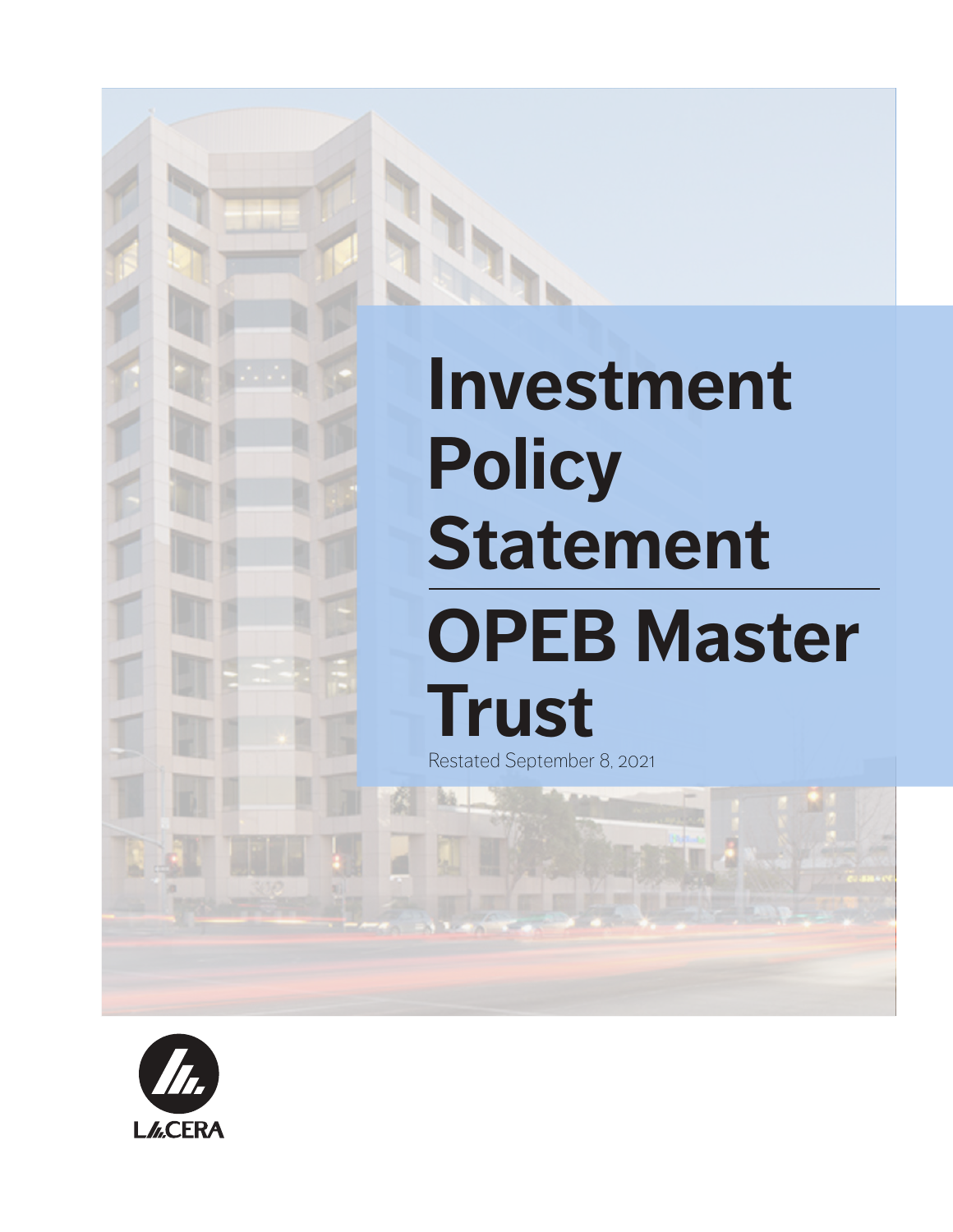# **Contents**

|    | <b>About LACERA and the OPEB Trust</b>                                                                                                                                                                                         | 1            |
|----|--------------------------------------------------------------------------------------------------------------------------------------------------------------------------------------------------------------------------------|--------------|
|    | <b>Statement of Purpose</b>                                                                                                                                                                                                    | $\mathbf{2}$ |
|    | <b>Legal Authority</b>                                                                                                                                                                                                         | 3            |
|    | Fiduciary Duty but we have also contained to contact the contract of the contract of the contract of the contract of the contract of the contract of the contract of the contract of the contract of the contract of the contr |              |
|    |                                                                                                                                                                                                                                |              |
|    |                                                                                                                                                                                                                                |              |
|    | <b>Investment Policy</b>                                                                                                                                                                                                       |              |
| L. | Investment Philosophy and Strategy enterpresent contained and the state of the state of the state of the state                                                                                                                 |              |
|    |                                                                                                                                                                                                                                |              |
|    |                                                                                                                                                                                                                                |              |
|    |                                                                                                                                                                                                                                |              |
|    |                                                                                                                                                                                                                                |              |
|    |                                                                                                                                                                                                                                |              |
|    |                                                                                                                                                                                                                                |              |
|    |                                                                                                                                                                                                                                |              |
|    | Integration of Environmental, Social, and Governance (ESG) Factors 9                                                                                                                                                           |              |
|    |                                                                                                                                                                                                                                |              |
| Ш. |                                                                                                                                                                                                                                |              |
|    |                                                                                                                                                                                                                                |              |
|    |                                                                                                                                                                                                                                |              |
|    |                                                                                                                                                                                                                                |              |
| Ш. |                                                                                                                                                                                                                                |              |
|    |                                                                                                                                                                                                                                |              |
|    |                                                                                                                                                                                                                                |              |
|    |                                                                                                                                                                                                                                |              |
|    |                                                                                                                                                                                                                                |              |
|    |                                                                                                                                                                                                                                |              |
|    |                                                                                                                                                                                                                                |              |
|    |                                                                                                                                                                                                                                |              |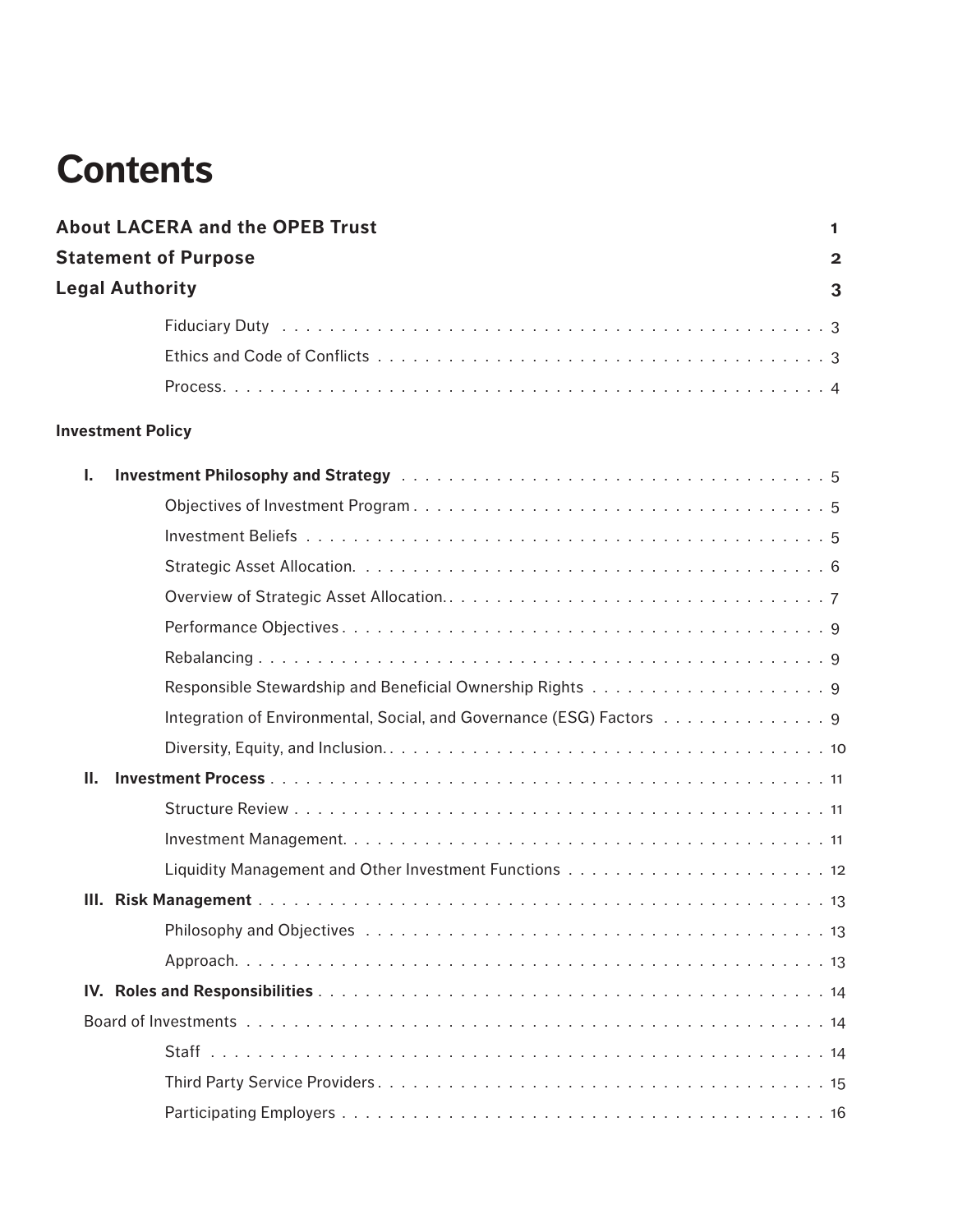### **Appendix**

| <b>B.</b> Chief Investment Officer Delegated Authorities <b>Election Activity Chief Investment Officer</b> Delegated Authorities <b>Fig. 2016</b> |
|---------------------------------------------------------------------------------------------------------------------------------------------------|

### **List of Attachments 21**

| <b>Corporate Governance and Stewardship Principles</b>    |
|-----------------------------------------------------------|
| <b>Responsible Contractor Policy</b>                      |
| <b>Emerging Manager Policy Placement Agent Policy</b>     |
| <b>Placement Agent Policy</b>                             |
| <b>Private Equity Privatization Policy</b>                |
| <b>Procurement Policy for Investment-Related Services</b> |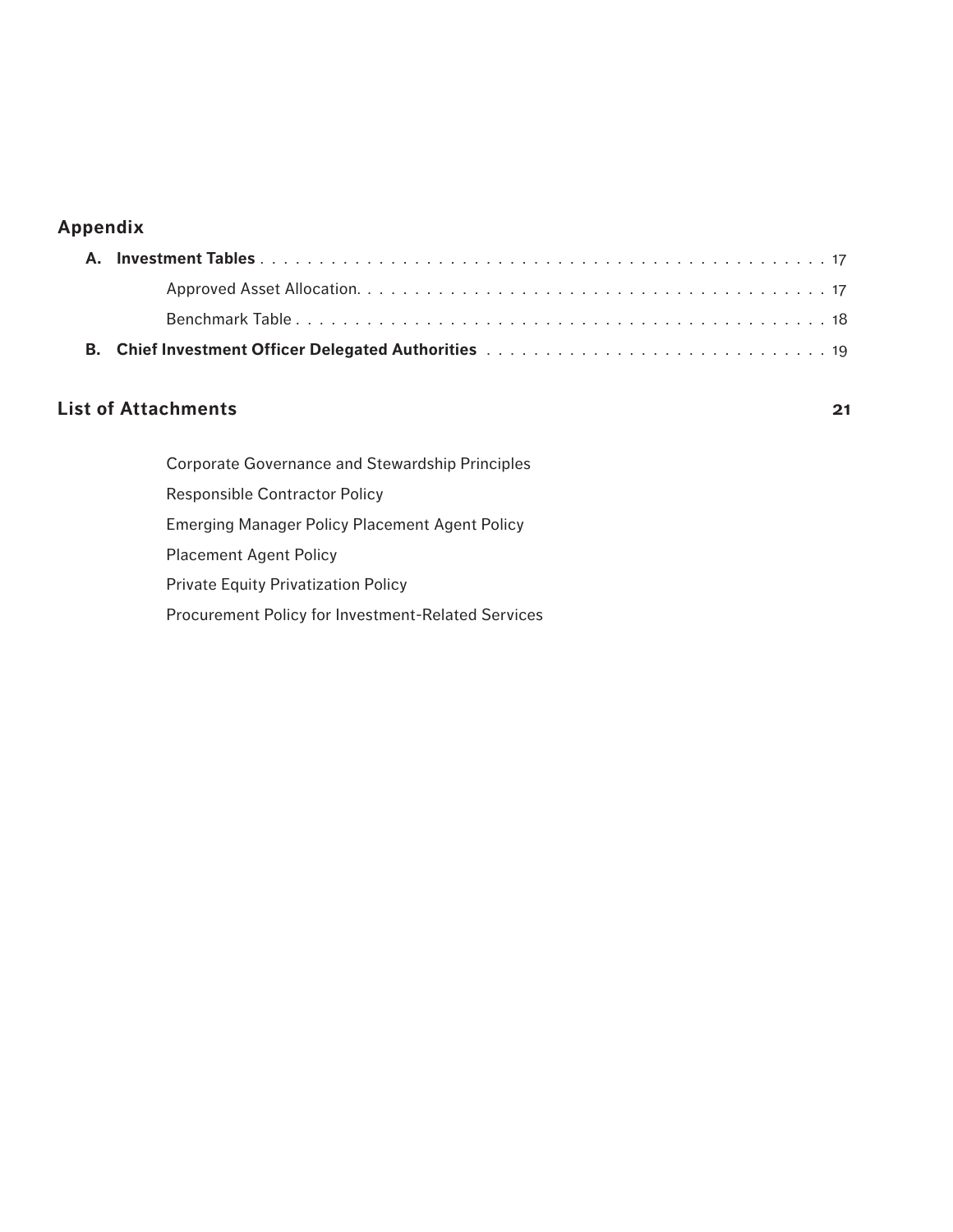# **About LACERA and the OPEB Trust**

The Los Angeles County Employees Retirement Association ("LACERA") administers a defined benefit retirement plan (the "Fund") and has been appointed as the Investment Manager for the Los Angeles County's, LACERA's, and Los Angeles County Superior Court's Other Post-Employment Benefit Trusts ("Trust[s]"), which are the participating employers under the LACERA Master Trust ("OPEB Trust").

The Los Angeles County Board of Supervisors established LACERA by ordinance in 1937. LACERA has operated since 1938, and today, serves over 170,000 active and retired members.

LACERA's mission is to "produce, protect, and provide the promised benefits." LACERA aims to fulfill its mission through prudent investment and conservation of plan assets, in accordance with its Investment Beliefs and in consideration of actuarial analysis.

### **LACERA MISSION STATEMENT**

We Produce, Protect, and Provide the Promised Benefits

LACERA's Board of Investments (the "Board") is responsible for establishing LACERA's investment policy and objectives, as well as exercising oversight of the investment management for both the Fund and the OPEB Trust.

The County of Los Angeles ("County") established the OPEB Trust for the purpose of pre-funding the Retiree Healthcare Benefits Program ("OPEB Program"). The OPEB Trust serves as a funding tool for the participating employers to hold and invest assets used to pay OPEB Program benefits, such as medical, dental and vision.

In 2012, the County Board of Supervisors approved entering into a Trust and Investment Services Agreement with the LACERA Board to serve as trustee and investment manager for two participating employers: Los Angeles County and LACERA. In 2016, the governing body of the Los Angeles Superior Court approved a similar agreement, and the Board of Supervisors in turn approved amending the County agreement to include the Superior Court as a third participant in a pooled investment structure through the OPEB Master Trust Declaration.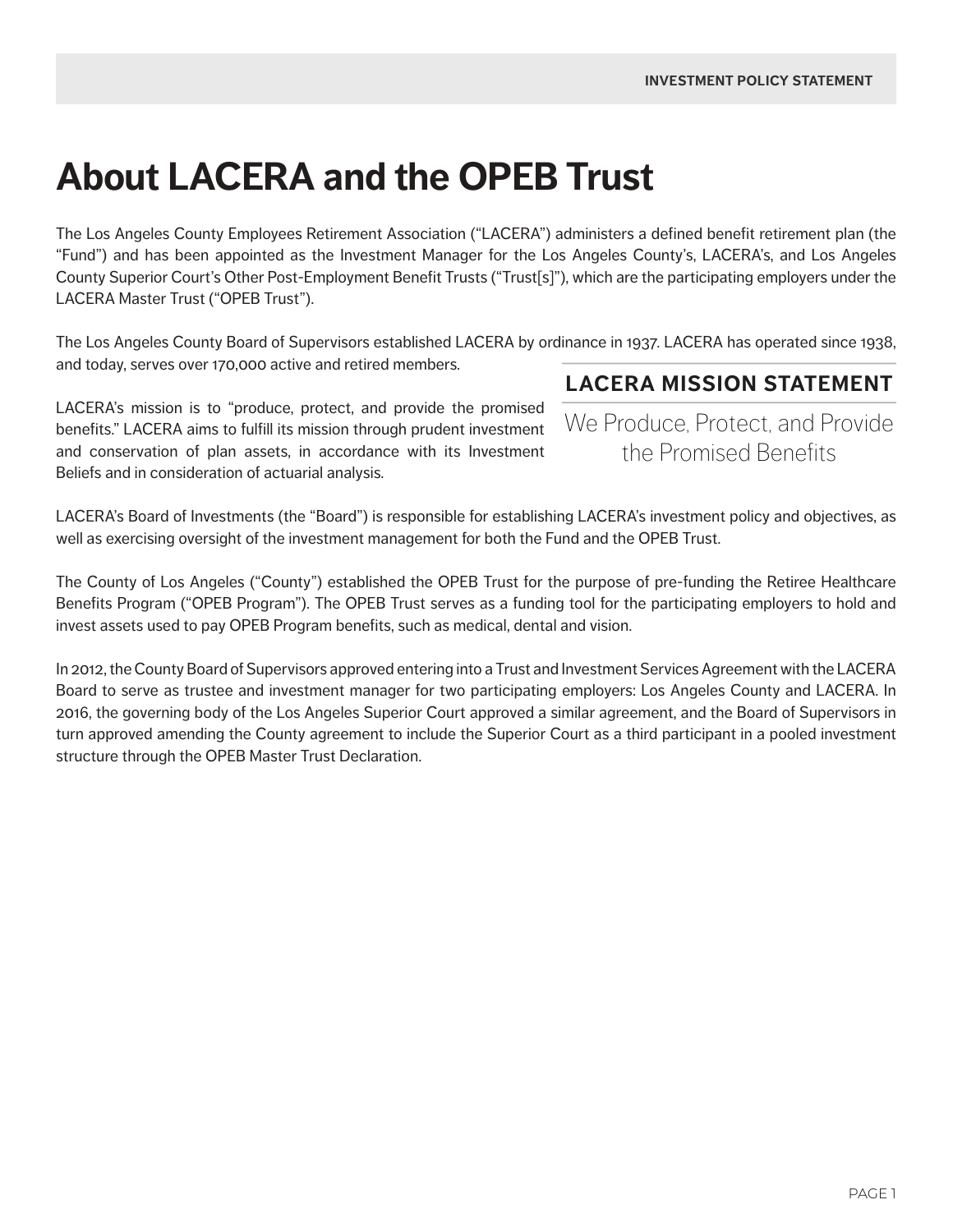# **Statement of Purpose**

The OPEB Trust Investment Policy Statement (the "IPS") defines the framework by which LACERA manages the assets of the OPEB Trust in order to fulfill its mission. The document provides the primary guidance for OPEB Trust investment activities by outlining the philosophy and structure of the OPEB Trust investment program, describing the general process by which assets are managed, and defining the key roles and responsibilities for the investment program.

The IPS is in furtherance of the OPEB Trust's purpose to permit the co-investing and commingling the assets of the participating Trusts for investments purposes. The ultimate purpose of the investment program is to fund and pay benefits under the OPEB Program.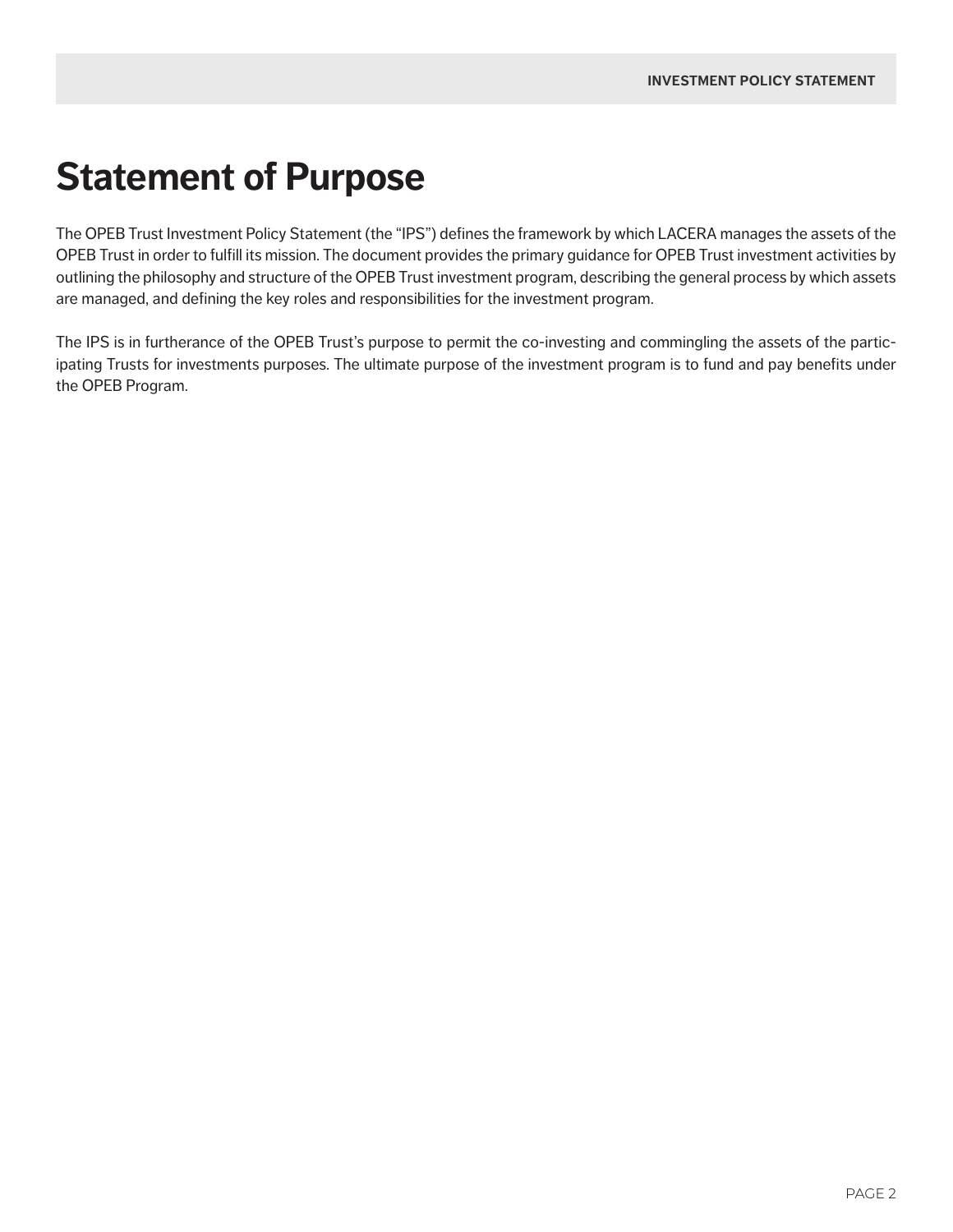## **Legal Authority**

Article 8.6 of the County Employees Retirement Law of 1937, as amended (California Government Code Sections 31694 - 31694.5) ("CERL") provides authority to governing bodies of the County and Superior Court to establish a Trust to fund an OPEB Program and for the Board of Investments to be appointed and serve as Trustee, investment manager and/or third-party administrator for such Trust. The County and Court Trust agreements were established pursuant to this legal authority and approved by the Board of Investments. LACERA, in turn, used its authority to create the Master Trust to facilitate the investment of the County, Court, and LACERA funds set aside for the OPEB Program. Under the OPEB Trust Declaration, the Board of Investments has "sole and exclusive authority, control over and responsibility for directing the investment and management of" OPEB Trust assets. The Board of Investments is a fiduciary in performing its responsibilities as Trustees. The Trust documents provide for the Board of Investments to adopt investment policies and asset allocation formula as the Board sees fit in the performance of its duties to fulfill the purpose of the Trusts.

LACERA's governing statutes create a legal framework within which this IPS must be interpreted and implemented by the Board in approaching its decisions. Under the OPEB Trust Declaration, the Board is independent and has sole and exclusive legal responsibility over investment of OPEB Trust assets, including the establishment of the investment policy and asset allocation.

#### **A. Fiduciary Duty**

The Board and its Trustees are fiduciaries under the Trust documents and applicable by law, making decisions for the benefit of the Trusts as a whole without other concerns or outside influence. All Trustees, whether they are elected, appointed, or ex officio, have the same fiduciary duty under the law. This fiduciary duty has two components:

- *• Duty of Loyalty*. Under the duty of loyalty, Trustees have the sole and exclusive responsibility to administer the OPEB Trust in the interest of and for the exclusive purpose of providing benefits to the participating employers' participants in the OPEB Program and their beneficiaries. In making every decision, the Board must act according to a three-pronged legal formula that balances the interests of OPEB Trust stakeholders: (1) solely in the interest of providing OPEB Program benefits to Program participants and beneficiaries, (2) to minimize employer contributions necessary to fund the OPEB Program, and (3) to defray the expenses of administering the OPEB Trust. The Board's duty to participants and their beneficiaries takes precedence over any other duty.
- *• Duty of Prudence.* Trustees must discharge their duties with the care, skill, prudence, and diligence that a prudent fiduciary familiar with the matters and the circumstances of each particular decision would use in the conduct of a similar enterprise with like aims. The Board must diversify OPEB Trust investments so as to minimize risk of loss and maximize the rate of return, unless under the circumstances it is clearly prudent not to do so. The Board may invest or delegate the authority to invest OPEB Trust assets through the purchase, holding, or sale of any form or type of investment, financial instrument, or financial transaction when prudent in the informed opinion of the Board.

#### **B. Ethics and Code of Conflicts**

The Board and LACERA staff must refrain from personal activity that could conflict with the proper management of the OPEB Trust investment program, or that could impair their ability to make decisions in compliance with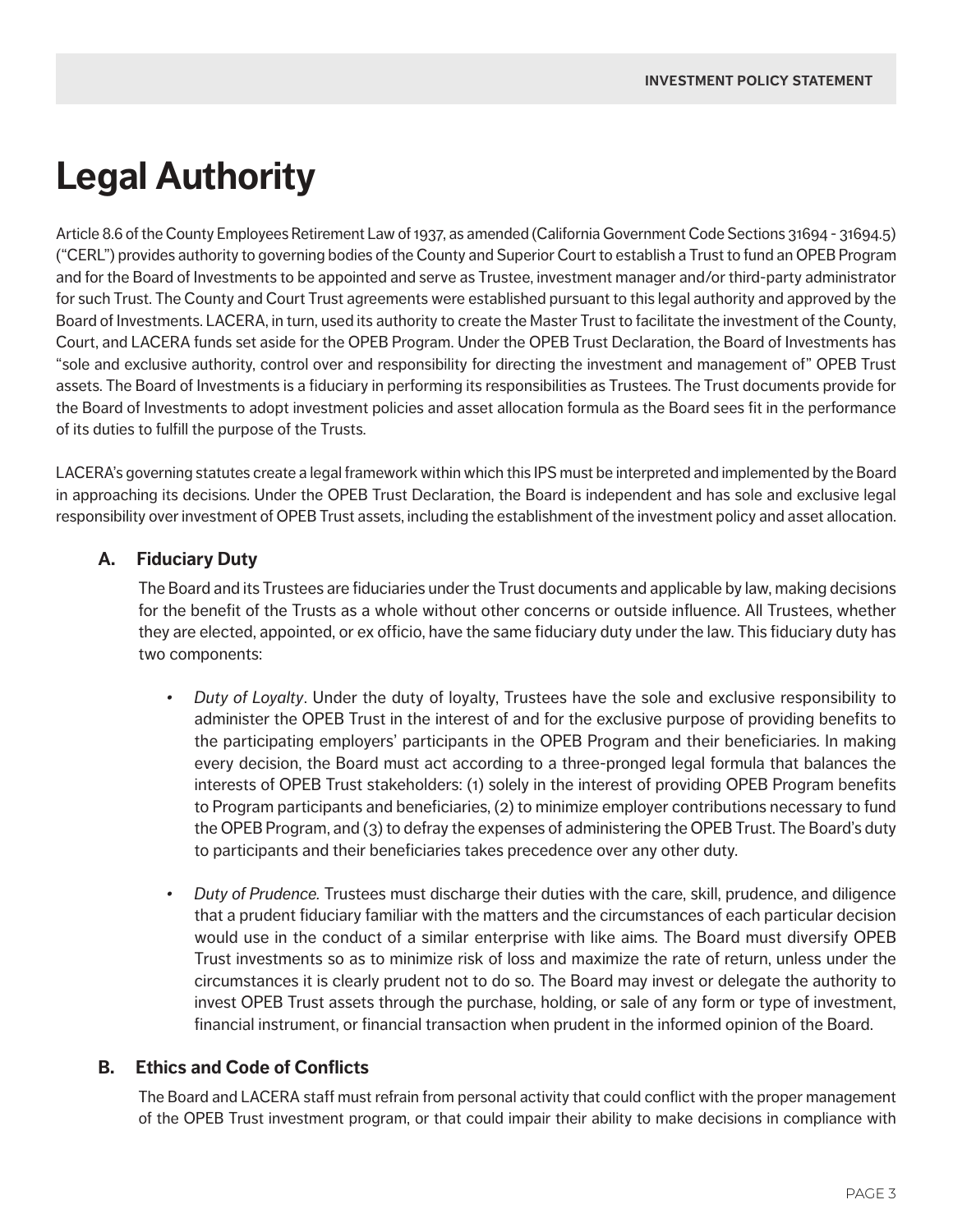fiduciary duty. Further details are defined in LACERA's Code of Ethical Conduct, Conflict of Interest Code, the Political Reform Act, Fair Political Practices Commission regulations, and other applicable law.

#### **C. Process**

Because the Board is a governing body of a public agency, the Board and its Trustees must conduct business according to the State of California Ralph M. Brown Act, which provides that Board meetings, deliberations, and actions must be public unless subject to a specific closed session exception. The Board may go into closed session to discuss the purchase and sale of particular, specific OPEB Trust investments under the Brown Act.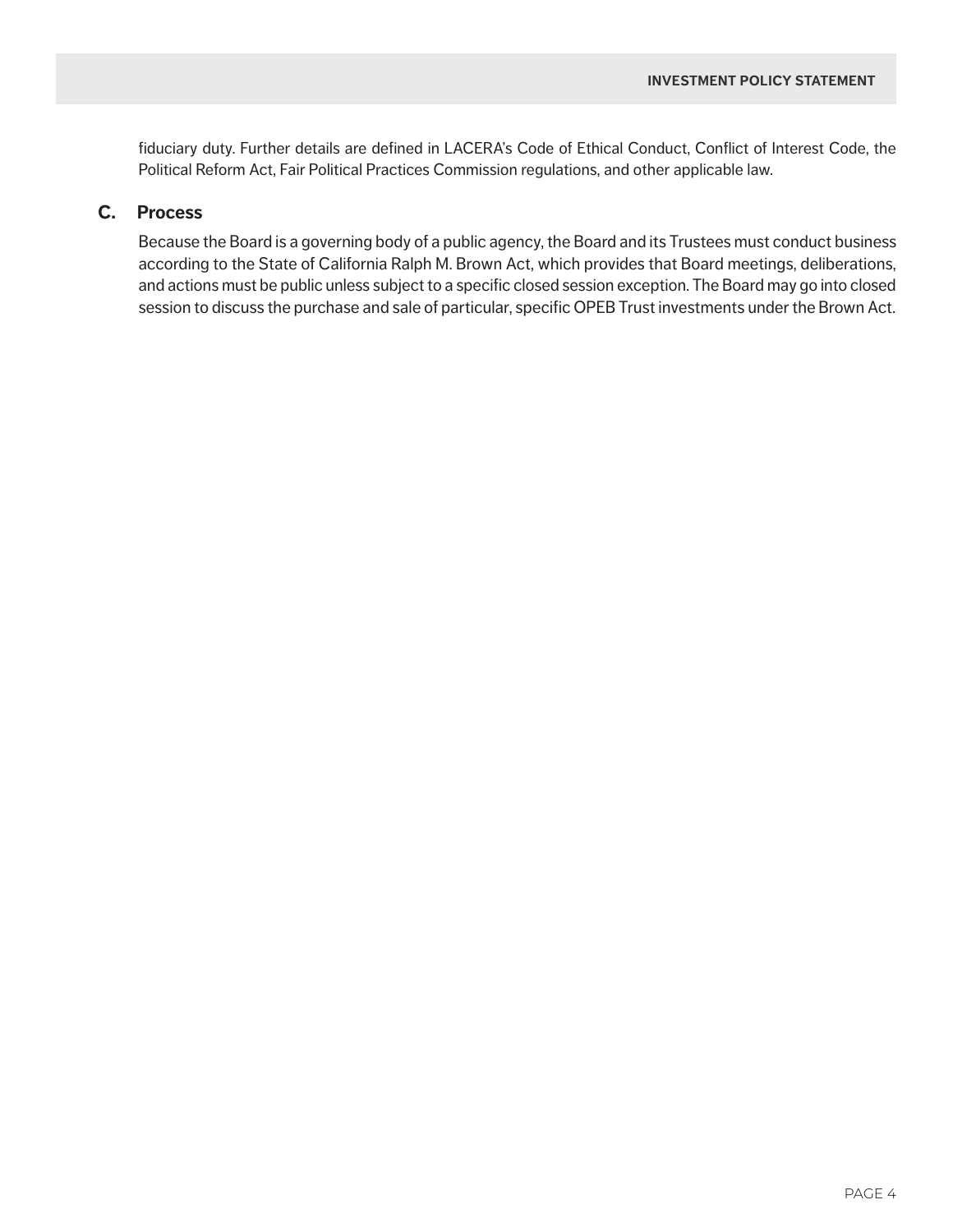# **Investment Policy**

### **I. Investment Philosophy and Strategy**

#### **A. Objectives of the Investment Program**

LACERA follows a carefully planned and executed strategic investment program in order to:

- **i. Produce** the promised benefits for OPEB Trust participants and beneficiaries by achieving the OPEB Trust assumed rate of return on a total return basis over the long-term, consistent with LACERA's mission;
- **ii. Protect** the promised benefits on behalf of OPEB Trust participants and beneficiaries by mitigating investment risks through diversification and other means, consistent with LACERA's mission; and
- **iii. Provide** the promised benefits for OPEB Trust participants and beneficiaries, in part by ensuring adequate liquidity, consistent with LACERA's mission.

#### **B. Investment Beliefs**

The Board has adopted the following investment beliefs ("Investment Beliefs") to describe its core beliefs and underlying assumptions about how capital markets operate. Collectively, the Investment Beliefs provide a framework to guide LACERA's investment decisions in a manner consistent with LACERA's nature as an institutional investor with a long-term investment horizon in order to achieve the objectives defined above.

#### **i. Strategic Asset Allocation**

Long-term strategic asset allocation will be the primary determinant of OPEB Trust risk/return outcomes.

- a. It is important that LACERA be forward looking, as its investment horizon spans decades, if not indefinitely into the future.
- b. Asset allocation has a greater effect on return variability than asset class investment structure or manager selection. It is essential to account for OPEB Trust liabilities in setting long-term investment strategy.
- c. Rebalancing the portfolio is a key aspect of prudent long-term asset allocation policy.

#### **ii. Market Efficiency**

Markets are largely efficient over the long term (10–20 years); however, during certain economic and financial environments markets may not be efficient in setting prices.

a. Consequently, LACERA will allow for modest tactical asset allocation adjustments during times of disruption.

#### **iii. Active Versus Passive Management**

As markets are largely efficient, passive management, when available, is the preferred structure for investment management; however, the Board recognizes that some asset classes may justify the higher fees and/or expected enhanced returns associated with active management.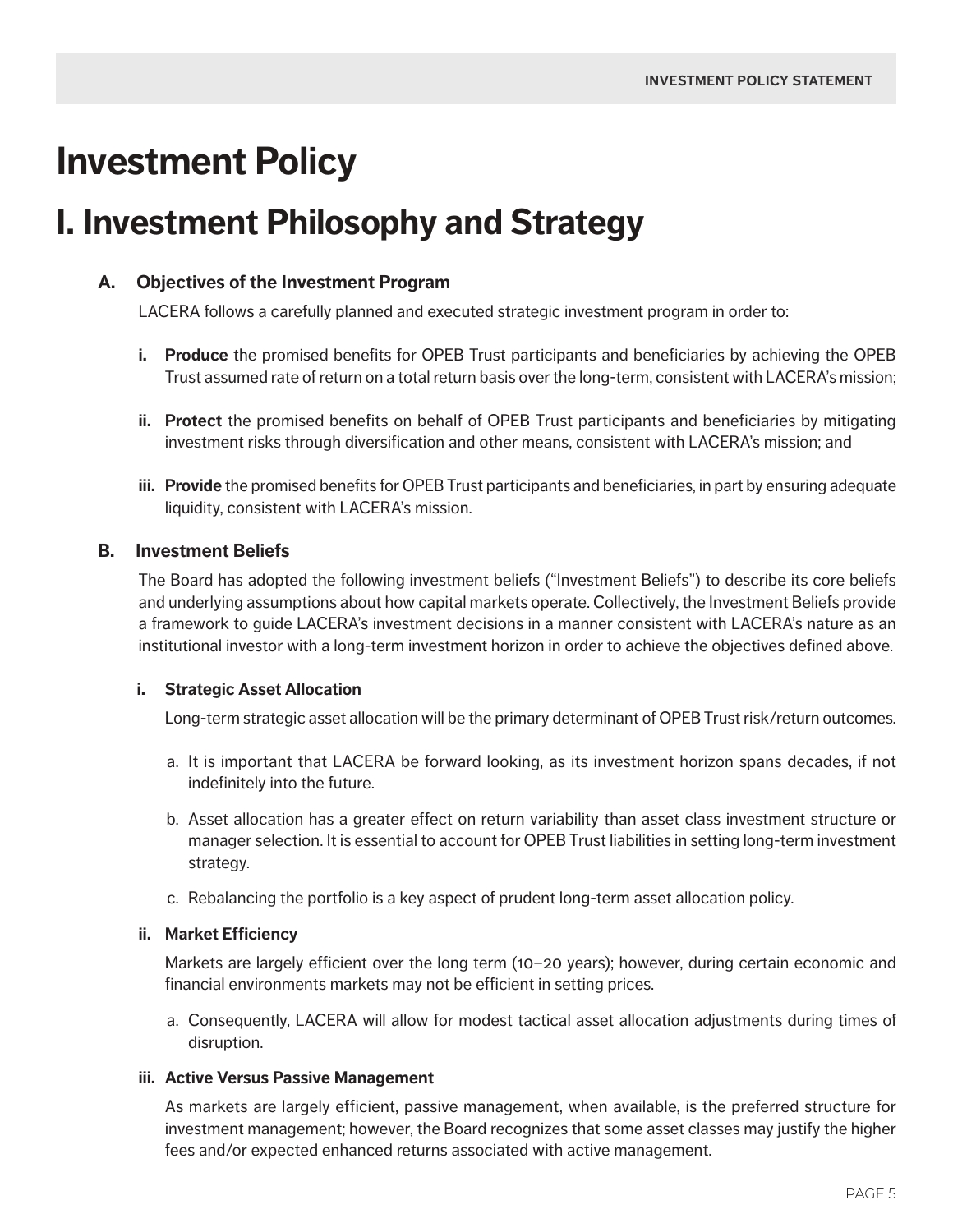a. Consequently, active strategies will be used only when there is strong conviction that they can be expected to add value net of their higher fees and are adjusted for risk.

#### **iv. Private Markets and Liquidity**

Private market assets can add value to a portfolio, providing opportunities for returns that exceed those expected from public markets.

- a. The total capital allocated to illiquid strategies must be kept at a prudent level.
- b. The high return potential of these assets needs to be balanced with the OPEB Trust's need for liquidity.
- c. Liquid assets serve a critical role to fund benefit payments and rebalance the portfolio.

#### **v. Risk**

Risk is a broad term used to capture the concept of uncertainty. Since no single metric adequately conveys risk, LACERA will evaluate risk holistically, incorporating quantitative measures and qualitative assessments in managing its portfolio.

- a. LACERA operates in a global financial marketplace, and as such, LACERA believes that in order to diversify its risk broadly, it is vital that LACERA possess a global perspective.
- b. Diversification across different risk factors is necessary for risk reduction.
- c. Markets are cyclical; risk premia, volatility, and correlations vary over time.
- d. The pattern of returns matters because volatility levels and the sequence of gains and losses can impact funded status and contribution rates.
- e. Risk that is not expected to be rewarded over the long-term, or mitigated through diversification, will be minimized.
- f. For LACERA, not taking enough risk is risky; therefore, LACERA will accept a prudent amount of risk to achieve its long-term target returns.
- g. LACERA considers the risks of environmental, social, and governance ("ESG") factors as relevant to its investment process.
- h. LACERA believes that conflicts of interest may pose risk; therefore, any perceived conflicts should be identified and explored as a material factor in risk analysis.

#### **vi. Costs and Fees**

Investment outcomes are determined by risk, returns, and costs. All three must be managed, and cost is the most certain.

- a. Consideration of net-of-fees returns is an integral part of a successful long-term investment strategy.
- b. Costs and fees should be actively monitored and negotiated to the greatest extent possible.

#### **vii. Education**

In an increasingly complex and dynamic investment universe, continued education on investment concepts and investment strategies within that universe is essential for long-term success.

#### **C. Strategic Asset Allocation**

LACERA fundamentally believes long-term strategic asset allocation will be the primary determinant of risk/ return outcomes, and therefore establishes a strategic asset allocation to meet its mission and investment objectives.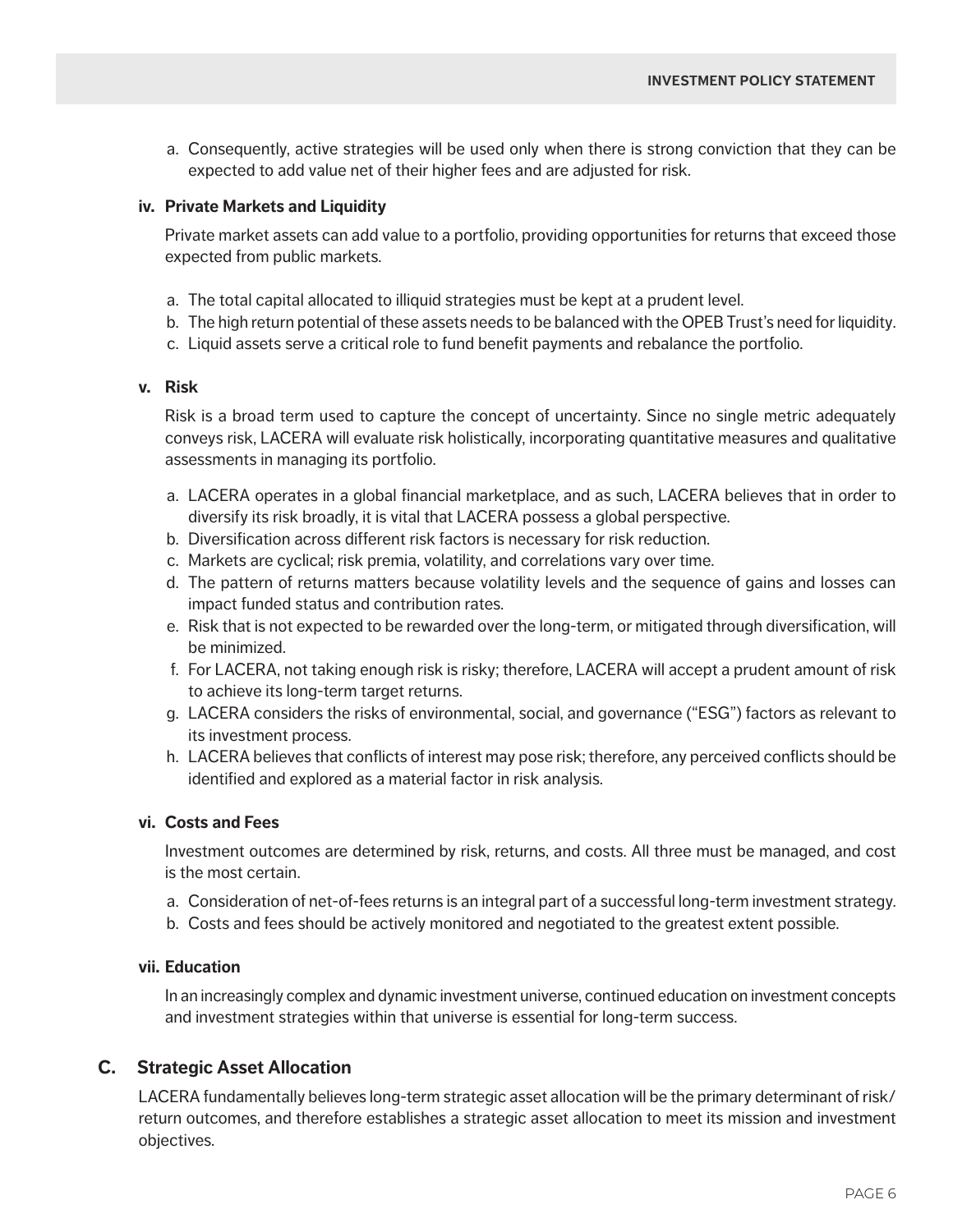The OPEB Trust strategic asset allocation categorizes capital outlays into four groups, defined by the function each allocation is intended to serve in the portfolio: (1) Growth, (2) Credit, (3) Real Assets and Inflation Hedges, and (4) Risk Reduction and Mitigation. The functional categories include various asset classes that represent the risk/return characteristics of each area. LACERA expects the four functional categories to diversify the OPEB Trust and optimize upside growth while mitigating downside risk. The asset allocation determines what proportion of the OPEB Trust are allocated to each functional category and underlying asset class, including target weights and allowable ranges as a percentage of the OPEB Trust.

In order to determine the OPEB Trust strategic asset allocation, LACERA conducts a comprehensive asset allocation study every three to five years, or at the Board's request. The asset allocation study considers a number of factors, such as:

- A projection of actuarial assets, liabilities, benefits payments, contributions, and the actuarial rate of return for the OPEB Trust, as well as its current and projected funded status.
- Historical results and expected long-term capital market risk, return, and correlation forecasts.
- An assessment of future economic conditions, including inflation and interest rate levels.
- Various risk/return scenarios.
- OPEB Trust liquidity requirements.

Approved asset allocation and benchmarks for the OPEB Trust are detailed in the tables of the Appendix.

#### **D. Overview of Strategic Asset Allocation**

LACERA groups asset classes into the following functional categories:

#### **i. Growth**

- a. Role in the portfolio: The role of assets in this category is to be the primary driver of long-term total returns for the OPEB Trust.
- b. Asset Classes: Global Equity and Private Equity.
- c. Investment Approach: Growth assets generally represent equity or equity-like interests in current and future income streams. Growth assets include public and private market strategies that include both liquid and illiquid investments. The OPEB Trust utilizes passive strategies in relatively efficient segments of the market for global equity and employs active strategies in relatively less efficient market segments including private equity.
- d. Risk Factors: Growth assets are primarily equity ownership positions that tend to perform well in times of positive economic growth. They are highly sensitive to economic conditions and are subject to potential loss in value based on a number of factors. For example, growth assets may be sensitive to inflation and generally perform poorly in times of high and unexpected inflation. To a lesser extent, growth assets may be sensitive to interest rates due to the use of leverage in certain strategies as well as the relationship between interest rates and the discount rates used to price securities.

#### **ii. Credit**

a. Role in the portfolio: LACERA expects assets categorized as Credit to produce current income and moderate long-term total returns. Credit has more moderate levels of risk than assets categorized as Growth, and, accordingly, provides incremental diversification to the OPEB Trust.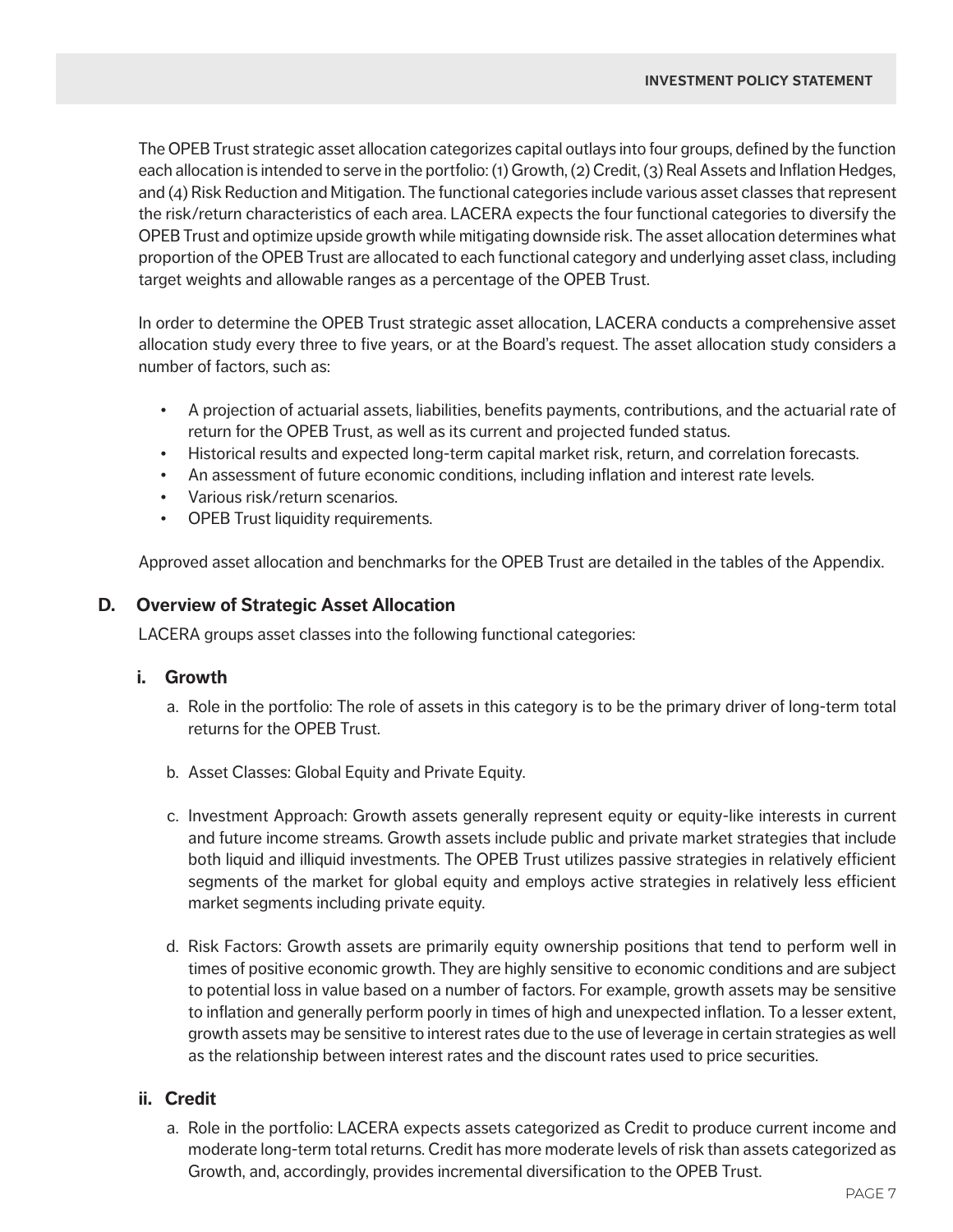- b. Asset Classes: Liquid Credit (High Yield, Bank Loans, Emerging Market Debt), and Illiquid Credit.
- c. Investment Approach: Credit assets are generally fixed claims on assets or income streams of an issuer (e.g., government, corporation, asset-backed securities). The category is composed of certain fixed income, real estate, and private debt investments. Investment strategies within this category may have a specific mandate or be multi-strategy. The investment strategies may be liquid, illiquid, or a combination of both, depending on the nature and terms of the specific investment vehicle. The OPEB Trust employs passive strategies for the more efficient segments of the credit market and may employ active strategies in certain segments that are relatively less efficient.
- d. Risk Factors: The primary risk for owners of Credit assets is the failure of the borrower to make timely payments of interest and principal. There are three elements of credit risk: the risk of default, the risk of a credit downgrade, and spread risk, which is the risk that investors may demand greater compensation for bearing the first two types of risk. Bonds with credit risk offer a yield premium over government bonds to compensate investors for the additional risk. Bonds with greater credit risk (i.e., bonds with lower credit ratings) are typically less liquid than higher quality bonds.

#### **iii. Real Assets and Inflation Hedges**

- a. Role in the portfolio: LACERA expects assets in this category to provide income as well as a hedge against inflation, while diversifying the OPEB Trust due to the assumed low correlation of returns between these assets and other asset classes.
- b. Asset classes: Private Real Estate, Natural Resources, Commodities, Private Infrastructure, and Treasury Inflation-Protected Securities ("TIPS").
- c. Investment Approach: Real Assets generally include physical assets, such as real estate and infrastructure, or securities whose value is derived from a physical asset, such as commodities or natural resources. Assets in this category may be invested in both public and private investments and may be liquid or illiquid, as well as passively or actively managed.
- d. Risk Factors: Real Assets and Inflation Hedges are sensitive to inflation. The primary risk for owners of real assets/inflation hedges is that they fail to provide a hedge against long-term changes in inflation. A secondary risk is loss of principal. The value of real estate and natural resources assets may fall, particularly during an economic downturn, but also due to idiosyncratic aspects of each asset. Diversification may offset asset-specific risk. Foreign assets are also subject to currency movements against the U.S. dollar. TIPS are exposed to liquidity risk, as they tend to be less liquid than nominally U.S. Treasuries, particularly during a market environment in which there is a flight to safety.

#### **iv. Risk Reduction and Mitigation**

a. Role in the portfolio: LACERA expects assets in this category to provide moderate amounts of current income by generating a modest level of return while also reducing risks for the OPEB Trust, in part by preserving capital in the event of a downturn in equity markets. LACERA anticipates that assets in this category will have a low level of volatility and a low correlation to Growth assets, thereby providing downside protection. In the event of a market correction, these assets could also provide a source of liquidity for benefit payments.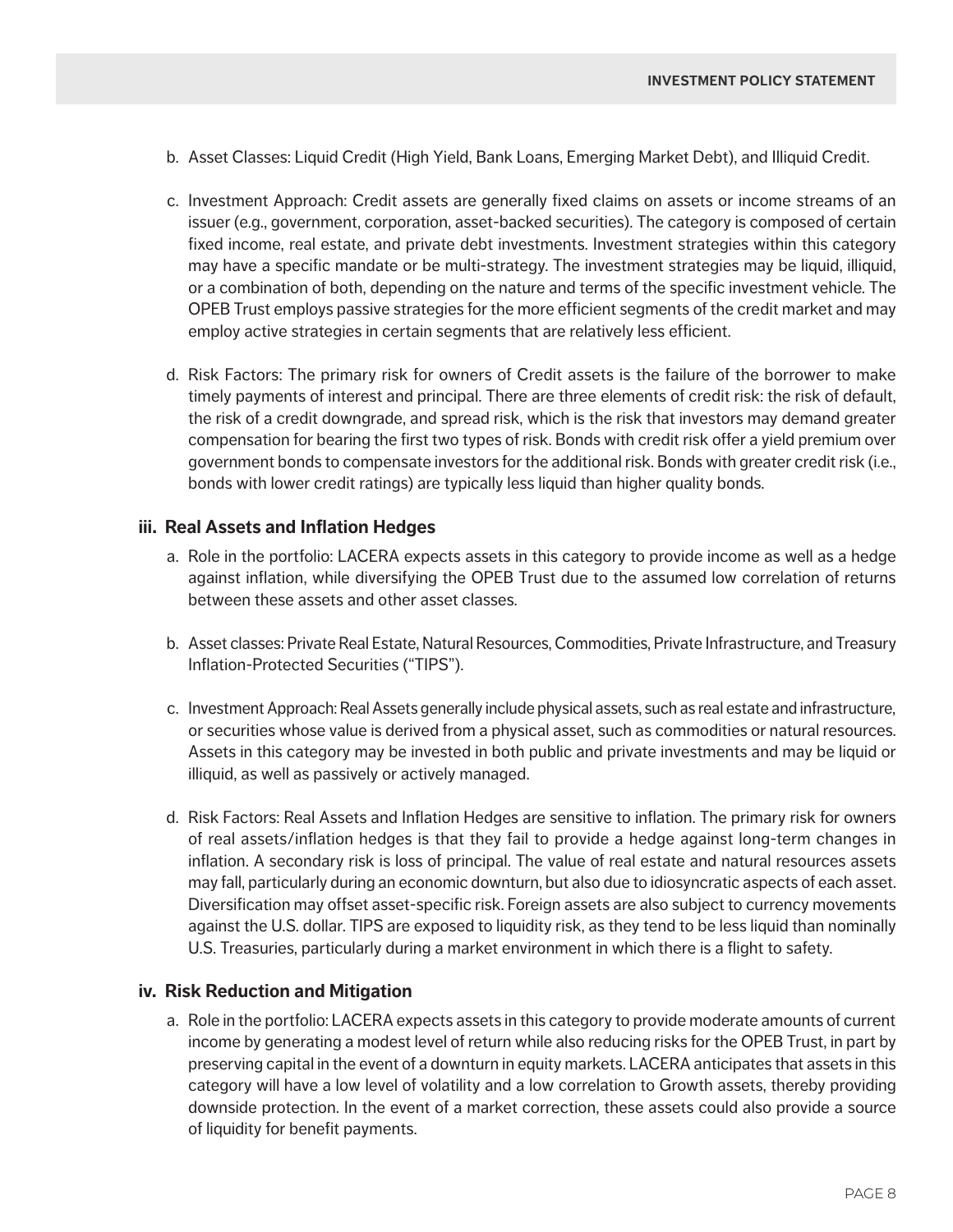- b. Asset classes: Investment Grade Bonds, Long-Term Government Bonds, and Cash.
- c. Investment Approach: The category is composed of investment grade bonds, long-term government bonds, and cash. Cash is the least volatile asset class, as well as the most liquid; the flexibility it provides during periods of market decline helps to mitigate risk. Investment grade bonds comprise a mix of U.S. Treasuries, corporate debt, and other bonds of high quality, typically rated "BBB" or above by rating agencies. High quality bonds would be expected to protect the OPEB Trust by retaining or increasing their value during a market correction.
- d. Risk Factors: The primary risk factor for Risk Reduction and Mitigation Assets is that they will fail to provide the anticipated level of protection during market downturns. Assets in this category are also subject to additional risks. For example, investment grade bonds are sensitive to fluctuations in interest rates and have some risk of default. Cash can include short-term instruments and vehicles where there is a low probability of loss of principal.

#### **E. Performance Objectives**

The OPEB Trust's long-term performance objective is to generate risk-adjusted returns that meet or exceed its defined actuarial target as well as its policy benchmark, net-of-fees, over the OPEB Trust designated investment time horizon. The OPEB Trust's policy benchmarks at the total OPEB Trust level, the functional category level, and the asset class level can be found in the Appendix.

#### **F. Rebalancing**

LACERA considers rebalancing the OPEB Trust a key aspect of prudent long-term portfolio management. LACERA rebalances the OPEB Trust portfolio in accordance with established guidelines and procedures to adhere to its approved strategic asset allocation, consistent with the OPEB Trust stated Investment Beliefs. The approved ranges for each functional asset category and underlying asset class are defined in the Appendix.

#### **G. Responsible Stewardship and Beneficial Ownership Rights**

In pursuing its investment program, and as part of mitigating risks associated with the OPEB Trust investments, LACERA seeks to manage its investments in a manner that promotes and safeguards the economic interests of its participants, consistent with LACERA's mission. LACERA prudently exercises its rights as an investor to support policies and practices at companies in which LACERA invests, as well as public policies governing financial markets, that are consistent with the OPEB Trust's economic interests. In doing so, LACERA aims to promote sustainable, long-term value on behalf of its participants and enhance LACERA's ability to fulfill its mission. LACERA has therefore adopted Corporate Governance and Stewardship Principles (see Attachments). Beneficial ownership rights pertaining to the OPEB Trust investments, including, but not limited to proxy voting where LACERA has retained voting authority, are managed in accordance with LACERA's Corporate Governance and Stewardship Principles.

#### **H. Integration of Environmental, Social, and Governance (ESG) Factors**

LACERA recognizes that environmental, social, and governance factors may influence the risk-return profile and financial performance of investments. Financially material ESG factors may vary by industry, geographic exposure, business strategy, investment time horizon, and other variables. LACERA endeavors to identify, assess, and manage relevant ESG factors in its market research, portfolio construction, and throughout its investment process in furtherance of its mission and fiduciary duties. Careful consideration of ESG factors throughout LACERA's investment process aims to generate sustainable investment returns. LACERA assesses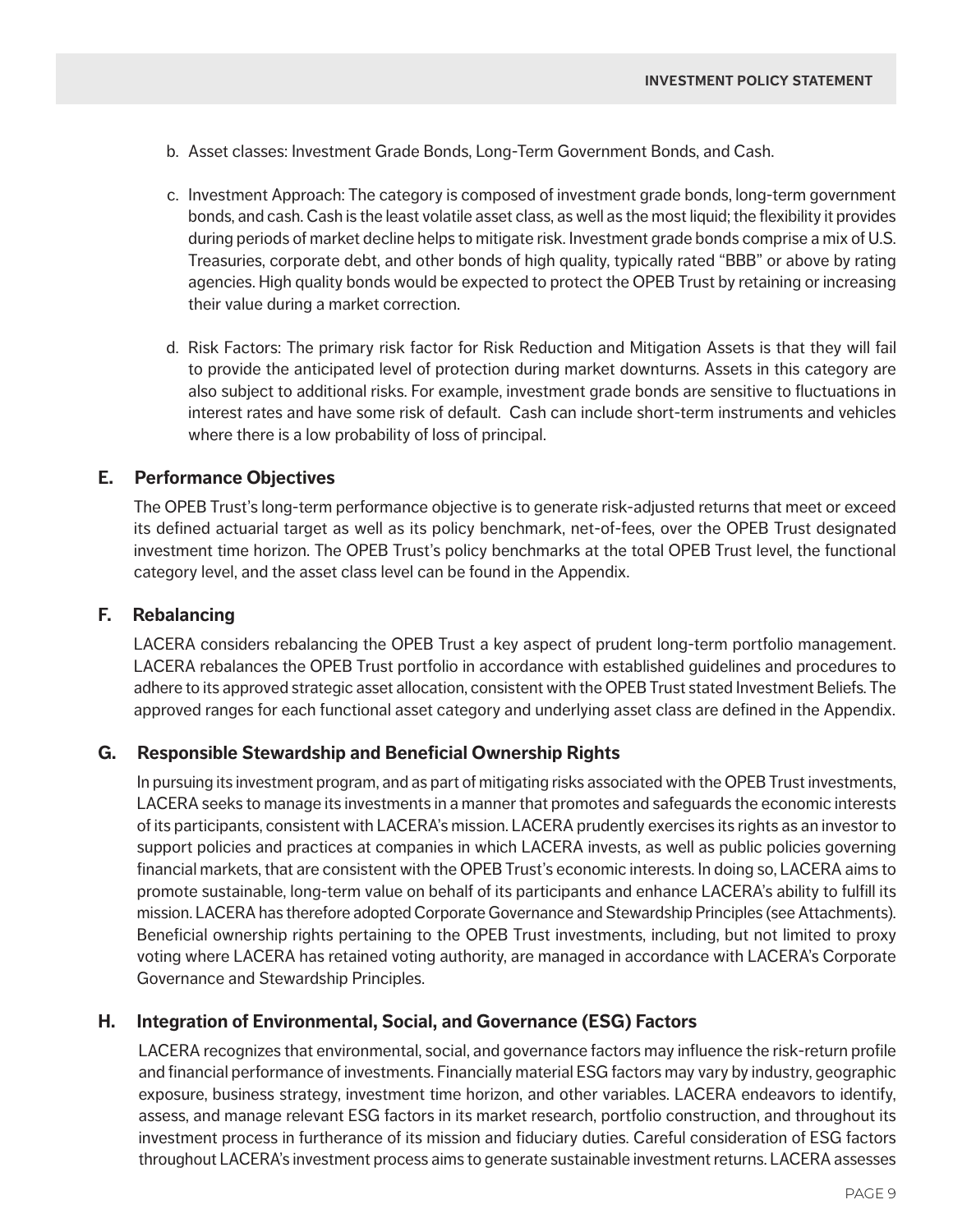and monitors all investment partners on their capacity and skill in evaluating ESG risks and opportunities in a compelling manner to enhance LACERA's risk-adjusted returns.

#### **I. Diversity, Equity, and Inclusion**

LACERA values diversity, equity, and inclusion, and believes that effectively accessing and managing diverse talent leads to improved outcomes. LACERA considers diversity broadly, inclusive of—but not limited to professional backgrounds, age, experience, race, sexual orientation, gender, gender identity, disability status, military service, ethnicity, national origin, and culture. LACERA expects external asset managers and other third-party providers to respect and reflect LACERA's value of diversity, equity, and inclusion. LACERA's ongoing monitoring of third-party service providers incorporates an assessment of vendors' commitment to, adherence with, and track record of accessing and retaining diverse workforces in an inclusive and equitable manner.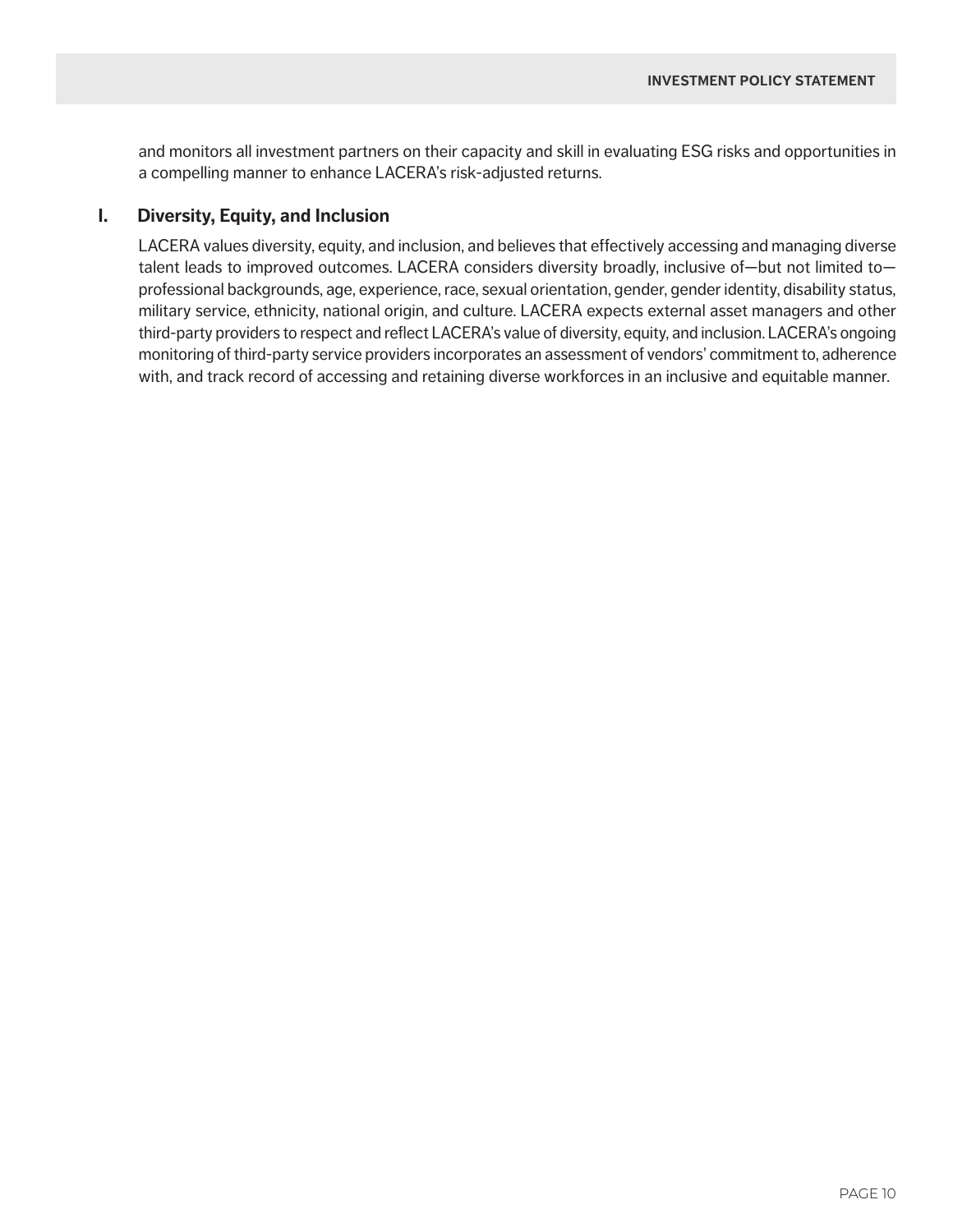### **II. Investment Process**

The following sections articulate the general parameters and processes by which LACERA executes its investment strategy, in adherence to established policies and procedures.

#### **A. Structure Review**

After an asset allocation study apportions capital across categories, LACERA conducts a structure review to address how to implement each asset category. A structure review establishes the framework for each asset category by addressing its role within a total portfolio context. The structure review evaluates the objectives, portfolio composition, related strategic initiatives, and how the portfolio may evolve in the near to medium term. These reviews are presented to the Board no less frequently than the comprehensive asset allocation study conducted for the OPEB Trust, or at the Board's request.

#### **B. Investment Management**

#### **i. Investment Agreements**

Board-approved investment recommendations are subject to negotiation and execution of an agreement that, in the judgment of LACERA's Chief Investment Officer and Chief Counsel, includes all terms necessary to provide adequate protection for the OPEB Trust's interests under the circumstances of the transaction, including but not limited to an appropriate standard of care on the part of the investment manager.

#### **ii. Selection and Monitoring**

LACERA may utilize internal resources or externally managed portfolios implemented by asset management firms and service providers to effectuate the OPEB Trust investment program. In determining whether to use internal or external resources to implement a specific investment mandate, strategy, or investmentrelated service, LACERA takes into consideration numerous factors, including, but not limited to, return expectations, associated risks, compliance requirements, and expenses related to the specific strategy or service.

LACERA has adopted formal procedures to guide the selection, appointment, and monitoring of external managers and service providers. LACERA expects any external party that manages assets on behalf of the OPEB Trust to serve as a fiduciary

#### **iii. Costs**

LACERA considers the costs and expenses related to executing its investment program to be a crucial component of its fiduciary duty and an important element in determining its strategic asset allocation. In all aspects and functions of its investment program, LACERA seeks to actively identify, assess, and monitor expenses. LACERA expects that the economic terms and conditions by which any external party is compensated for investment-related services should promote an alignment of interests between the OPEB Trust and the external party in fulfilling LACERA's mission and investment objectives. Accordingly, LACERA diligently attends to and negotiates the economic terms of investment services rendered to the OPEB Trust.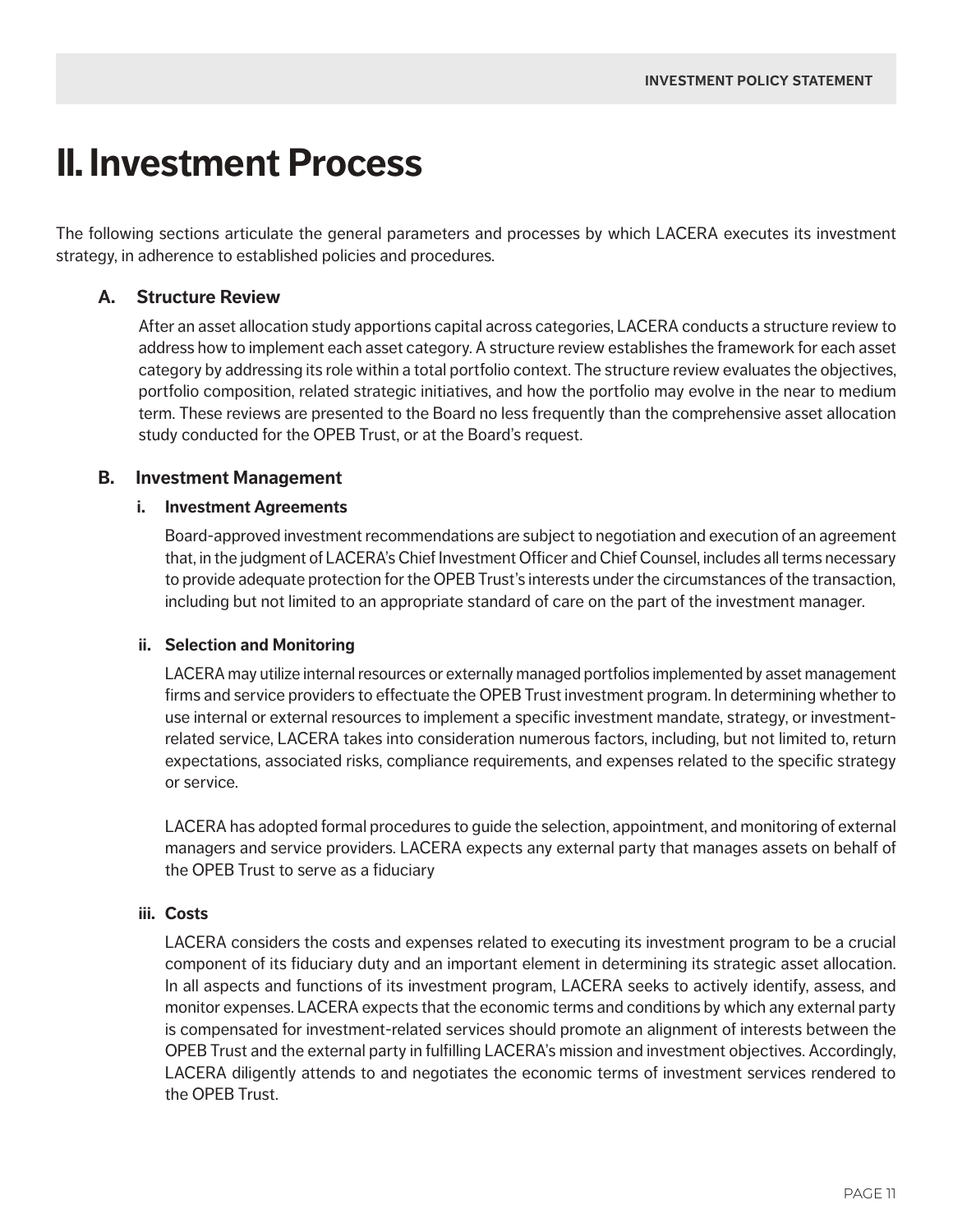#### **C. Liquidity Management and Other Investment Functions**

The following sections provide the general guiding principles and parameters for certain components of LACERA's investment process, including liquidity management, the use of derivative instruments, securities lending, and certain prohibited transactions.

#### **i. Liquidity and Cash Management**

Effective cash management is integral to LACERA's investment process. LACERA strives to maintain appropriate levels of liquidity—i.e., the ability to convert investments into cash—in order to meet immediate or short-term obligations and liabilities, such as satisfying a request by a participating employer to fund OPEB Program participant benefits, meeting capital calls, and rebalancing the portfolio per the strategic asset allocation. LACERA manages liquidity by monitoring the aggregate liquidity and liquidity risk exposures of the OPEB Trust.

#### **ii. Derivatives Management**

LACERA may employ derivative instruments to hedge or gain exposure to certain investments. A derivative is a financial instrument that derives its value from an underlying asset which represents direct ownership of a security or a direct obligation of an issuer. Derivatives may be exchange-traded or traded over the counter (OTC). LACERA expects that any use of derivatives by external managers must adhere to LACERA's policies and investment guidelines.

#### **iii. Prohibited Transactions**

LACERA prohibits the following transactions unless stated otherwise in the investment management agreement:

- "Prohibited transactions" as defined under the Employee Retirement Income Security Act of 1974 (ERISA)
- Transactions that involve a broker acting as a "principal," where such broker is also the investment manager (or an entity related to the investment manager) who is making the transaction
- Any or all applicable investment activities forbidden by the United States Securities and Exchange Commission or other applicable governing bodies
- Any acts or omissions that violate state and local laws regarding conflicts of interest and disclosures

LACERA does not lever the OPEB Trust investment portfolio as a whole. However, leverage is implicit in many investment strategies. LACERA expects that any use of leverage by external managers must adhere to LACERA's established policies and investment guidelines.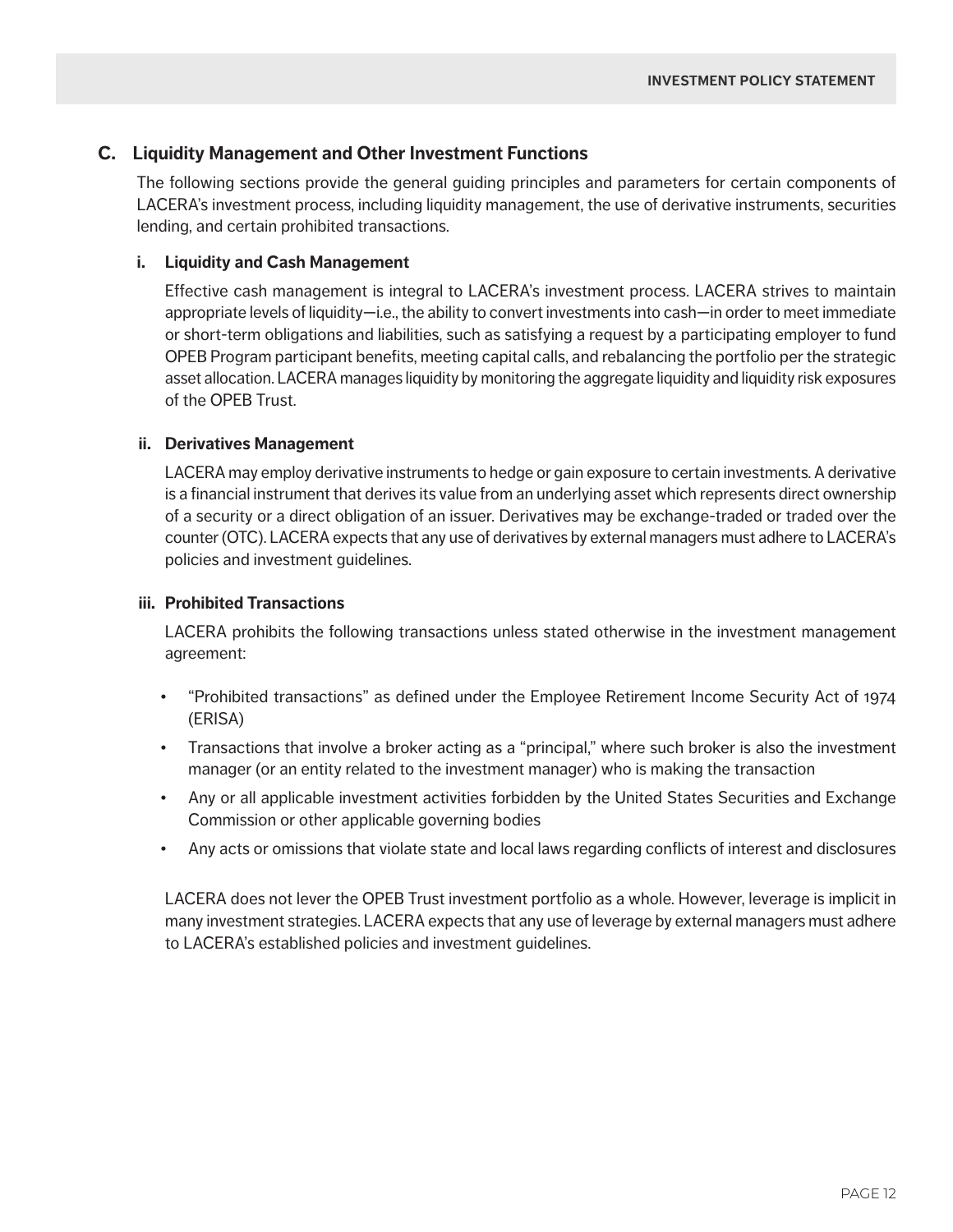### **III. Risk Management**

LACERA manages risk by establishing and adhering to investment guidelines, pursuing multiple approaches to diversification (such as asset class, geography, liquidity profile, currency, and degree of active management), and conducting regular measurement and analytical exercises. LACERA assumes certain risks to achieve sufficient returns to meet the OPEB Trust's financial obligations and investment objectives. Investment risks pertain to the prospect of a permanent loss of capital or of not meeting objectives within the designated timeframe. LACERA seeks to mitigate the impact of a drawdown to the OPEB Trust in order to accomplish its investment objectives, reduce volatility, and avoid increased contributions to the OPEB Trust from the participating employers.

#### **A. Philosophy and Objectives**

LACERA considers risk multi-faceted and, therefore, views risk from multiple perspectives. Risk may vary and evolve over time, across sectors or geographic exposures, and depends on the nature and terms of the investment vehicle that LACERA deploys to implement OPEB Trust investment strategies. Risk may be systematic (i.e., present across the market) or unsystematic (i.e., specific to a particular investment strategy). A risk may pertain to and potentially impact the OPEB Trust, a functional asset category, or individual underlying asset classes.

LACERA seeks to diligently identify, assess, and monitor relevant investment risks throughout the investment process, from determining its strategic asset allocation to ongoing evaluation and monitoring of OPEB Trust performance. This helps to ensure that risks assumed by the OPEB Trust are intentional and adequately compensated.

#### **B. Approach**

The OPEB Trust strategic asset allocation attempts to position the OPEB Trust to capture growth while mitigating large drawdowns. LACERA's investment strategy is designed to take intentional risk, called active risk, in order to achieve commensurate investment results. LACERA may define expectations for active return earned per unit of active risk taken for various investment strategies and portfolios.

LACERA seeks to identify and acknowledge the sources and types of risk inherent in each investment strategy. However, LACERA also recognizes that even sophisticated risk measurement techniques may not detect certain risks, including extreme events, in advance. Accordingly, risk models may only provide limited predictive qualities. LACERA endeavors to test and challenge investment strategies and assumptions prior to a capital outlay as well as for ongoing monitoring.

LACERA measures investment risk using multiple metrics on both an absolute and relative basis at all relevant levels (i.e., total OPEB Trust, functional asset categories, and underlying asset classes). LACERA also strives to employ stress testing, scenario analyses, and broader financial and economic analyses to understand current and potential risks related to its investment strategy and decisions. LACERA selects appropriate benchmarks to assess and determine whether investment risks taken by the OPEB Trust are appropriate in order to achieve expected investment returns.

LACERA may establish a risk budget to set active risk targets for each functional asset category and underlying asset classes. LACERA aims to minimize unintended risk caused by asset allocation drift or other factors.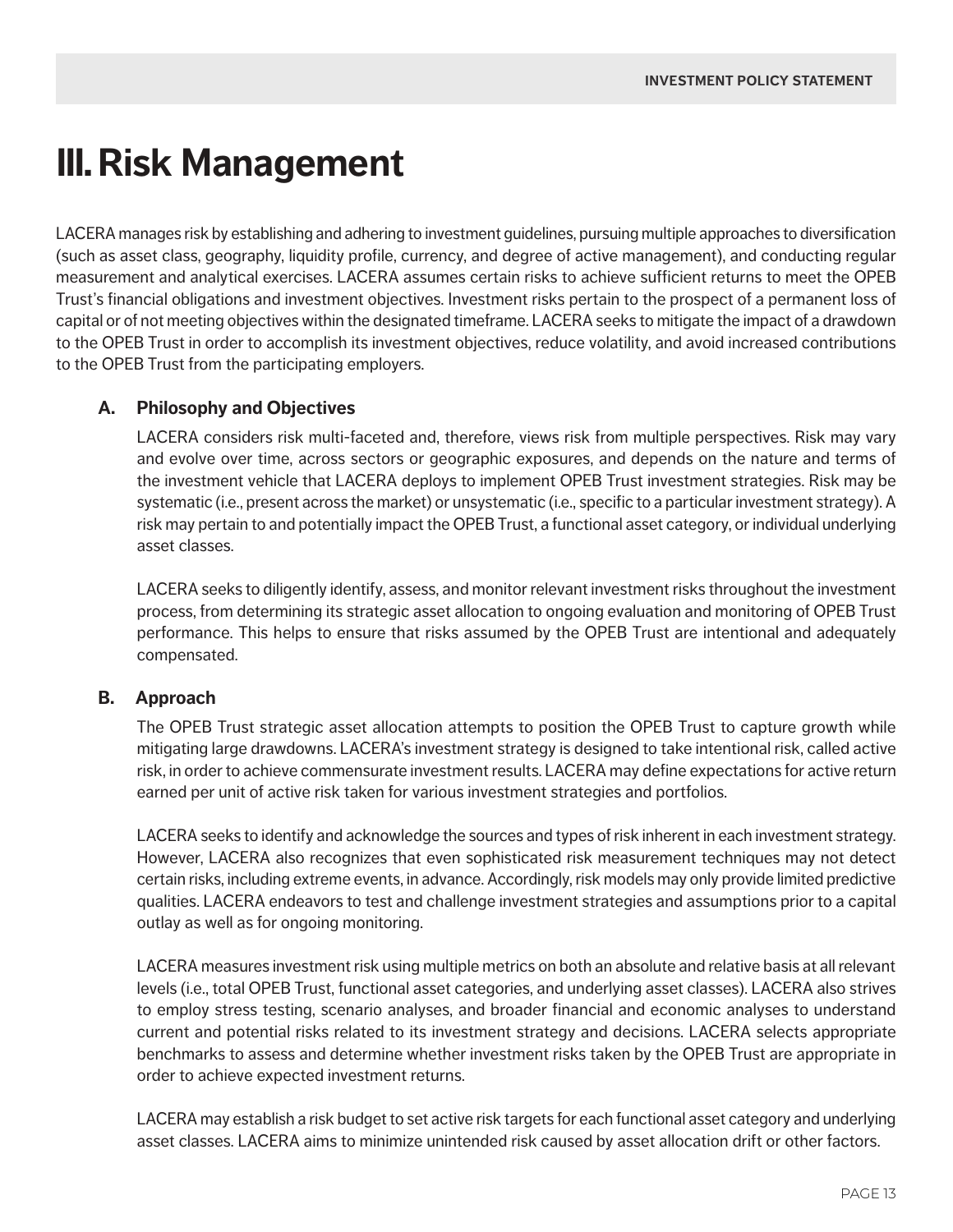### **IV. Roles and Responsibilities**

LACERA has established the following roles and responsibilities to implement its investment program, all of which must be performed under the terms of the Trust documents and the Board's fiduciary duty as defined above. The duties explained below apply to the Board, staff, and various external parties who collectively oversee and administer the functions necessary for LACERA to accomplish its investment objectives.

The overview outlined below is further complemented by the following documents: *(Board of Investments Charter, Board of Investments Powers Reserved Defined, Board of Investments Powers Reserved and Delegated Authorities, and the Board of Investments Regulations (previously referred to as "Bylaws".)* Roles and responsibilities are performed in a manner consistent with these governance documents and other Board policies.

#### **A. Board of Investments**

#### **i. Board**

The exclusive fiduciary responsibility of the Board is to ensure prudent investment and management of the OPEB Trust so as to provide, through the utilization of the Board's powers and duties as Trustee, the timely payment of OPEB Program benefits to participants and their beneficiaries, minimize employer contributions, and defray the reasonable cost of administration, with the duty to participants being paramount. It is the responsibility of the Board to ensure that LACERA employees administer OPEB Trust investments at reasonable cost, while preserving the quality of investments. The Board exercises oversight of all aspects of the investment program. The Board oversees the management of the OPEB Trust in compliance with all aspects of this IPS and all applicable federal and state laws and regulations The Board may request staff and investment consultants to inform and make recommendations on matters pertinent to OPEB Trust investment operations. The Board may also delegate specific authorities to the Chief Investment Officer ("CIO"), as further outlined in the Appendix.

#### **ii. Committees**

To assist the Board in carrying out its duties, the Board may establish one or more committees ("Committee"). A Committee makes recommendations to the Board on investment actions related to its area of focus. A Committee may request staff and investment consultants to inform and make recommendations to it on matters pertinent to the OPEB Trust investment program.

#### **B. Staff**

#### **i. Chief Executive Officer**

The Board and LACERA'S Board of Retirement jointly appoint the Chief Executive Officer ("CEO"). The CEO is responsible for planning, organizing, and administering the operations of LACERA under policy guidance and direction from the Board and the Board of Retirement. The CEO exercises administrative oversight of the CIO, excluding investment decisions delegated to the CIO. The Board provides input to the CEO in the CEO's oversight of the CIO.

#### **ii. Chief Investment Officer and Investment Staff**

The CIO and staff assist the Board in performing its fiduciary duty. The internal investment staff reports to the CIO, who in turn reports to the CEO, with the input of the Board. The CIO, with the assistance of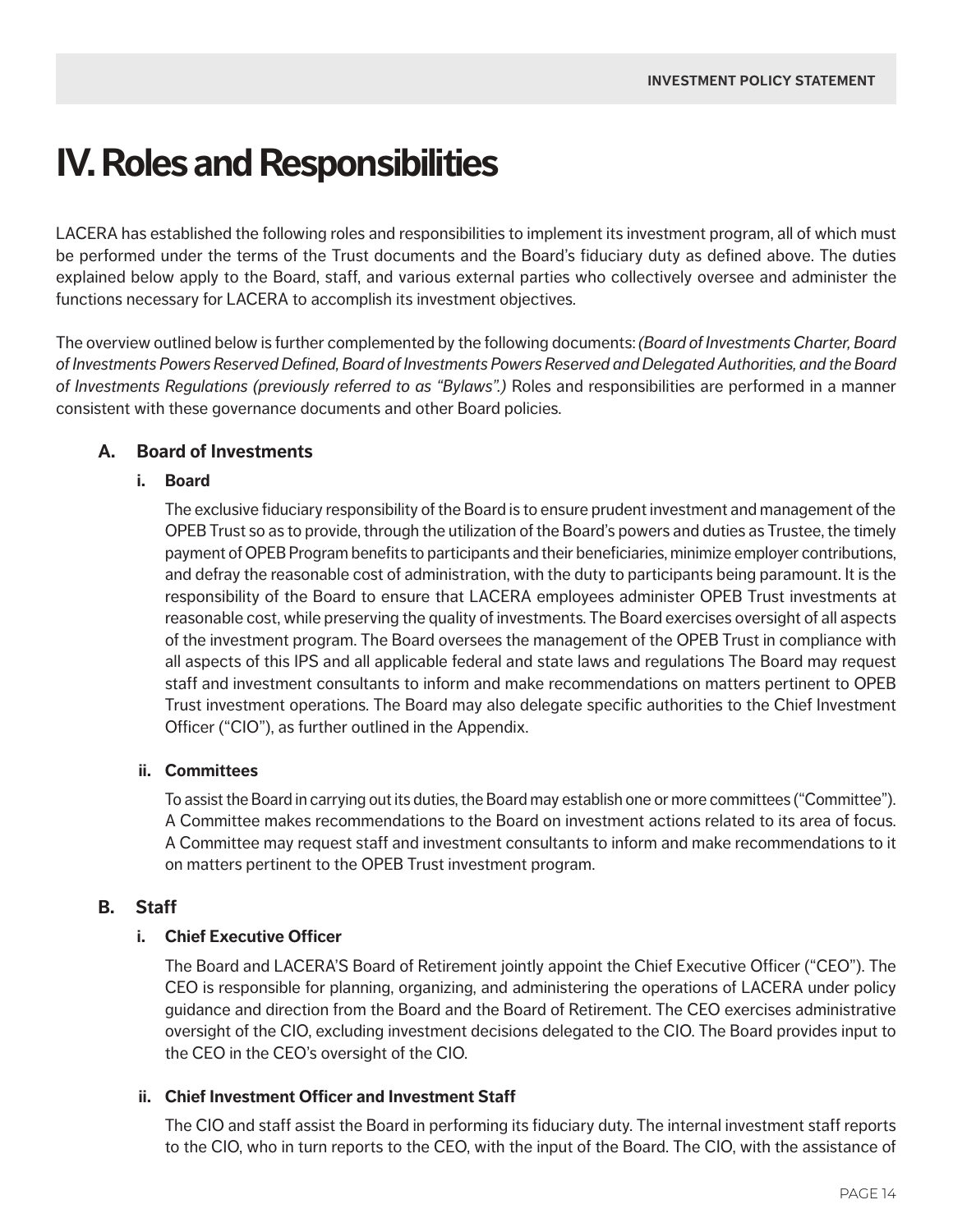staff, has the responsibility and authority to assist the Board in establishing investment and administrative policies. The CIO and staff are responsible for implementing the policies and programs established by the Board. The CIO has primary responsibility for the implementation of the Board's investment decisions.

The CIO and staff manage the portfolio according to the Board's policies, advise and inform the Board about investments, assist with development and review of investment policies and procedures, oversee operational aspects of the OPEB Trust, report on the progress of the OPEB Trust in meeting its investment objectives, and monitor and report to the Board on the performance of the OPEB Trust relative to the appropriate benchmarks. The Board has delegated specific investment authority and responsibility directly to the CIO as described in the Appendix. The CIO is authorized to interact with and communicate directly with the Board regarding all investment-related matters. The CEO does not have any authority over any and all investment decisions that are delegated to the CIO.

#### **iii. Chief Counsel and Legal Staff**

The Office of Chief Counsel and legal staff (Legal Counsel) are primarily responsible for legal issues concerning the investment program and advise the Board, CEO, CIO, and staff on investment-related legal matters. Legal Counsel advises the Board in performing its fiduciary responsibility. In addition to reliance upon internal resources for such matters, the Chief Counsel or designee within the Legal Office may retain external legal counsel, when deemed necessary and appropriate, to advise staff, negotiate and prepare contracts on investment-related matters and individual transactions, and provide other investment legal advice to protect LACERA's interests.

#### **C. Third Party Service Providers**

LACERA may engage external service providers, as described below, to implement the OPEB Trust investment program. All service providers, unless otherwise not applicable, are expected to serve as fiduciaries to the OPEB Trust in fulfilling their contracted services. Third party service providers must refrain from gift-giving or other efforts that may jeopardize the impartiality, or appearance thereof, of LACERA's Board and staff.

#### **i. Investment Consultants**

An investment consultant works for the Board in the oversight and implementation of investment objectives. In meeting the Board's objectives, investment consultants may work with staff and investment managers. The Board's general investment consultant provides advice and recommendations to the Board or Committee regarding OPEB Trust strategic objectives, risks, oversight, and implementation of investment objectives. Investment consultants, both general and specialized, provide advice and recommendations regarding strategic asset allocation, portfolio implementation, and oversight of the OPEB Trust to the Board, CIO, and staff. Investment consultants report to the Board or the Committee, as directed, and serve as an independent resource accountable to the Board. Investment consultants have a fiduciary duty to LACERA and must report economic interests and conflicts in accordance with California law and LACERA policy, including the Code of Ethical Conduct and filing of Form 700s.

#### **ii. Custodian Bank**

The Custodian Bank ("Bank") serves as a fiduciary in the safekeeping of OPEB Trust assets. The Bank is responsible for maintaining the OPEB Trust's official accounting book of record, including the ongoing pricing and valuation of all assets, collection of income generated by those assets, any corporate action notification, and performance calculation. The Bank cooperates with and provides assistance to staff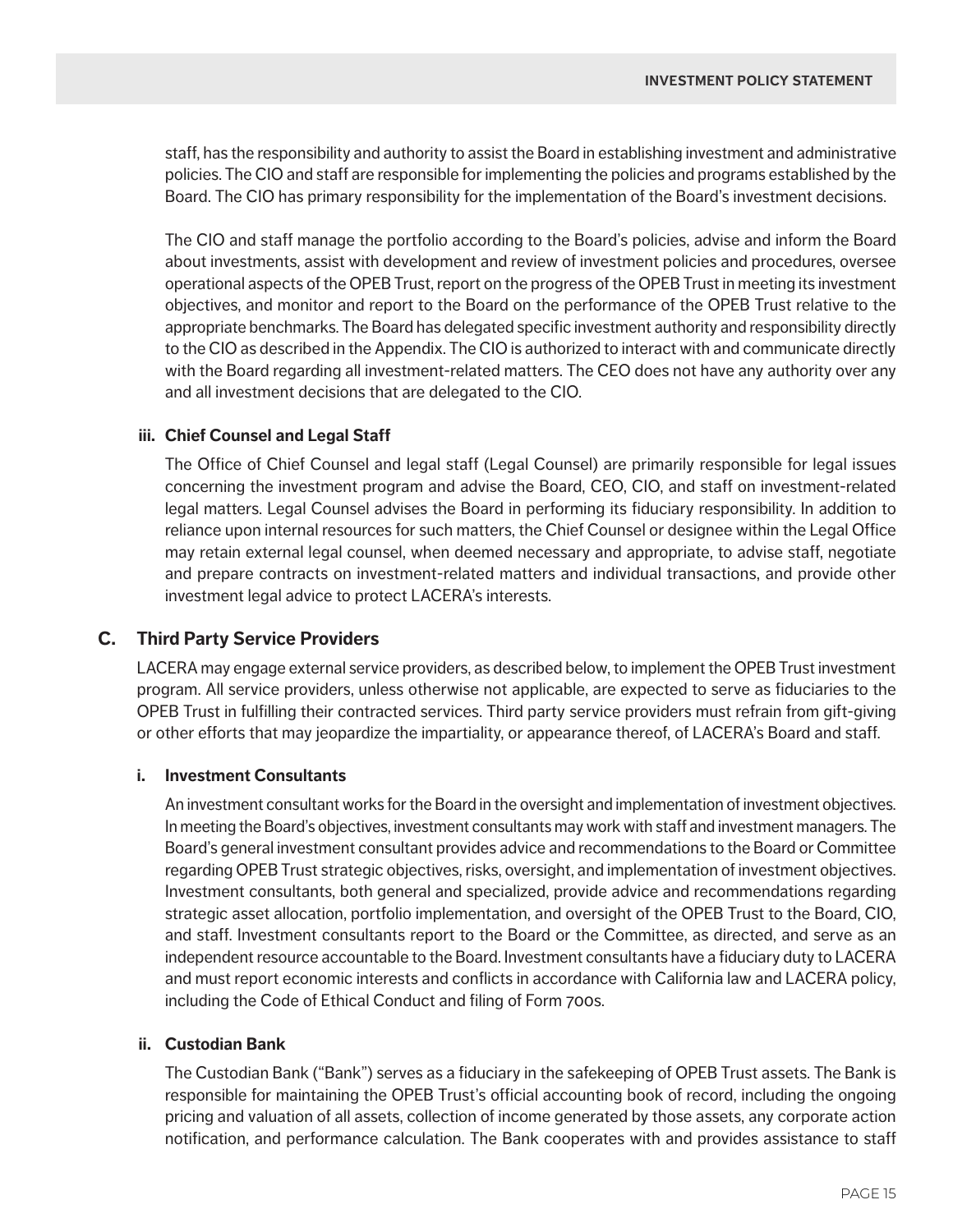and investment managers in the reconciliation process. LACERA may opt to designate other duties to the Bank as stipulated in the professional services agreement. LACERA's investment office works with LACERA's accounting division to manage the custodial relationship.

#### **iii. Investment Managers**

Investment managers are selected by the Board and, subject to the terms and conditions of this IPS, serve LACERA through contracts that specify investment guidelines, administrative requirements, responsibilities, investment fees, and performance expectations for management of each mandate. Investment managers provide reporting for the OPEB Trust to LACERA on the performance of specific investment mandates in adherence to established guidelines and agreements. Staff and consultants synthesize investment managers' performance for presentation to the Board in accordance with established performance monitoring and oversight procedures. Investment managers should accept a fiduciary duty to LACERA, must report economic interests and conflicts in accordance with California law and LACERA policy, including the Code of Ethical Conduct and filing of Form 700s, and enforce their own diversity, ethics, and sexual harassment policies.

#### **iv. Other Third Party Service Providers**

Additional third-party service providers may be retained, subject to the terms and conditions of LACERA's established policies and procedures, in order to perform other duties to assist in the administration of the OPEB Trust.

#### **D. Participating Employers**

The Participating Employers, the County, the Court, and LACERA, have those roles and responsibilities set forth in the County and Court Trust agreements and the Master Trust Declaration, including the right to determine contributions made. The Participating Employers have given the fiduciary responsibility over investments and disbursements to the Board of Investments, according to the terms set forth in the Trust documents.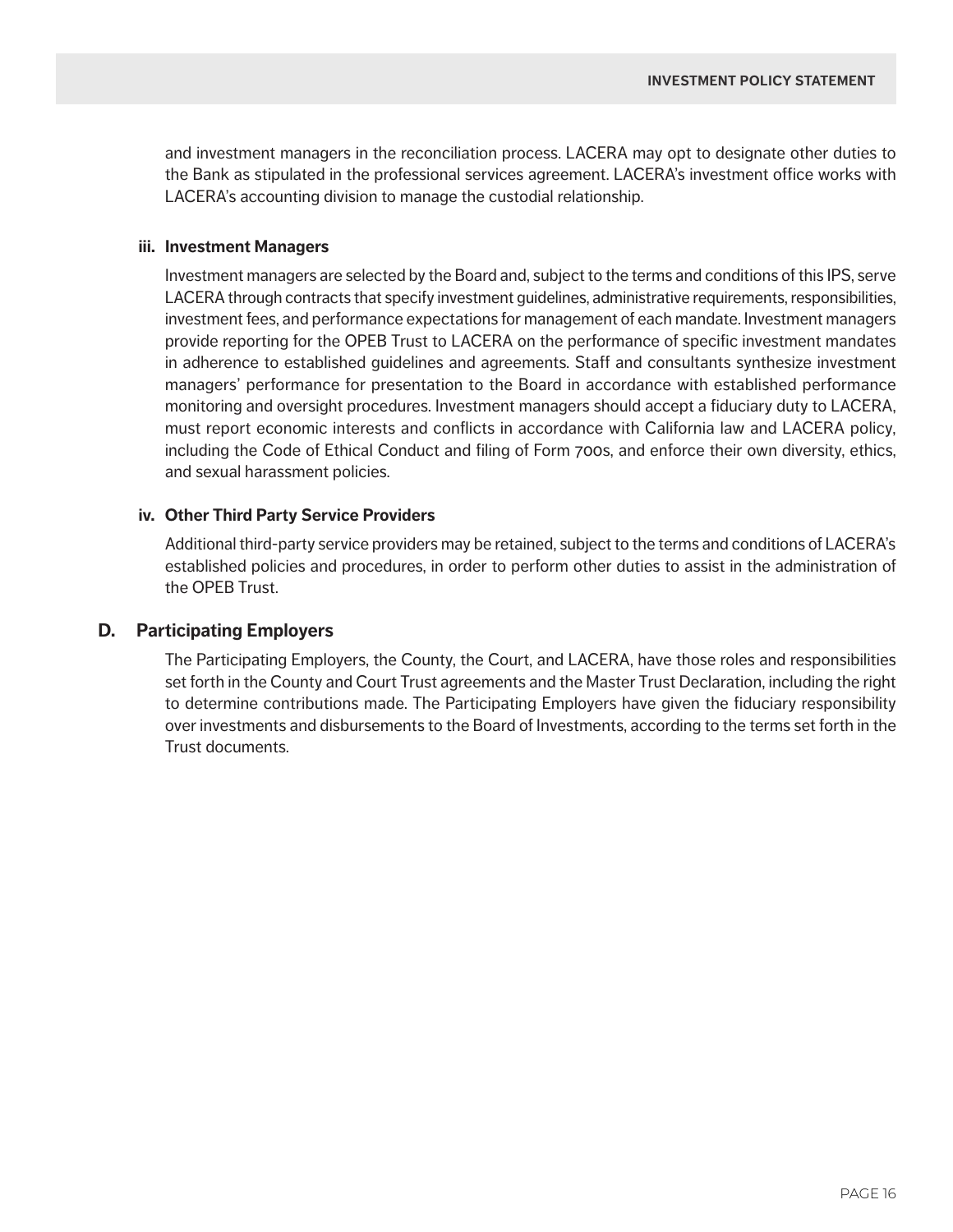# **Appendix**

### **A. Investment Tables**

#### **Table 1: Approved Asset Allocation**

| <b>Asset Class</b>                      | <b>Target Al-</b><br><b>location</b><br>(%) | <b>Allocation</b><br>Range +/-<br>(%) | <b>Target</b><br><b>Allocation</b><br>(Step I)<br>10/1/2021 | <b>Target</b><br><b>Allocation</b><br>(Step II)<br>7/1/2022 | <b>Target</b><br><b>Allocation</b><br>(Step III)<br>7/1/2023 |
|-----------------------------------------|---------------------------------------------|---------------------------------------|-------------------------------------------------------------|-------------------------------------------------------------|--------------------------------------------------------------|
| <b>Growth</b>                           | 45                                          | $+/-10$                               | 50                                                          | 48                                                          | 45                                                           |
| <b>Global Equity</b>                    | 40                                          | $+/-10$                               | 50                                                          | 45                                                          | 40                                                           |
| <b>Private Equity</b>                   | 5                                           | $+/-5$                                | $\Omega$                                                    | 3                                                           | 5                                                            |
| <b>Credit</b>                           | 18                                          | $+/-5$                                | 20                                                          | 20                                                          | 18                                                           |
| <b>Liquid Credit</b>                    | 13                                          | $+/-5$                                | 20                                                          | 17                                                          | 13                                                           |
| <b>Illiquid Credit</b>                  | 5                                           | $+/-5$                                | $\overline{0}$                                              | 3                                                           | 5                                                            |
| <b>Real Assets and Inflation Hedges</b> | 20                                          | $+/-5$                                | 20                                                          | 20                                                          | 20                                                           |
| <b>Real Estate</b>                      | 8                                           | $+/-4$                                | 10                                                          | 9                                                           | 8                                                            |
| <b>Natural Resources</b>                | $\overline{2}$                              | $+/-2$                                | $\mathbf 0$                                                 | 1                                                           | $\overline{2}$                                               |
| Commodities                             | $\overline{2}$                              | $+/-2$                                | $\overline{4}$                                              | 3                                                           | $\overline{2}$                                               |
| Infrastructure                          | $\overline{2}$                              | $+/-2$                                | $\mathbf 0$                                                 | 1                                                           | $\overline{2}$                                               |
| <b>TIPS</b>                             | $6\phantom{1}$                              | $+/-4$                                | $6\phantom{1}6$                                             | 6                                                           | $6\phantom{1}6$                                              |
| <b>Risk Reduction and Mitigation</b>    | 17                                          | $+/-6$                                | 10                                                          | 14                                                          | 17                                                           |
| <b>Investment Grade Bonds</b>           | 10                                          | $+/-4$                                | 8                                                           | 9                                                           | 10 <sub>o</sub>                                              |
| Long-term Government Bonds              | 5                                           | $+/-5$                                | $\mathbf 0$                                                 | 3                                                           | 5                                                            |
| Cash                                    | 2                                           | $+/-2$                                | $\overline{2}$                                              | $\overline{2}$                                              | $\overline{2}$                                               |
| <b>TOTAL FUND</b>                       | 100                                         |                                       | 100                                                         | 100                                                         | 100                                                          |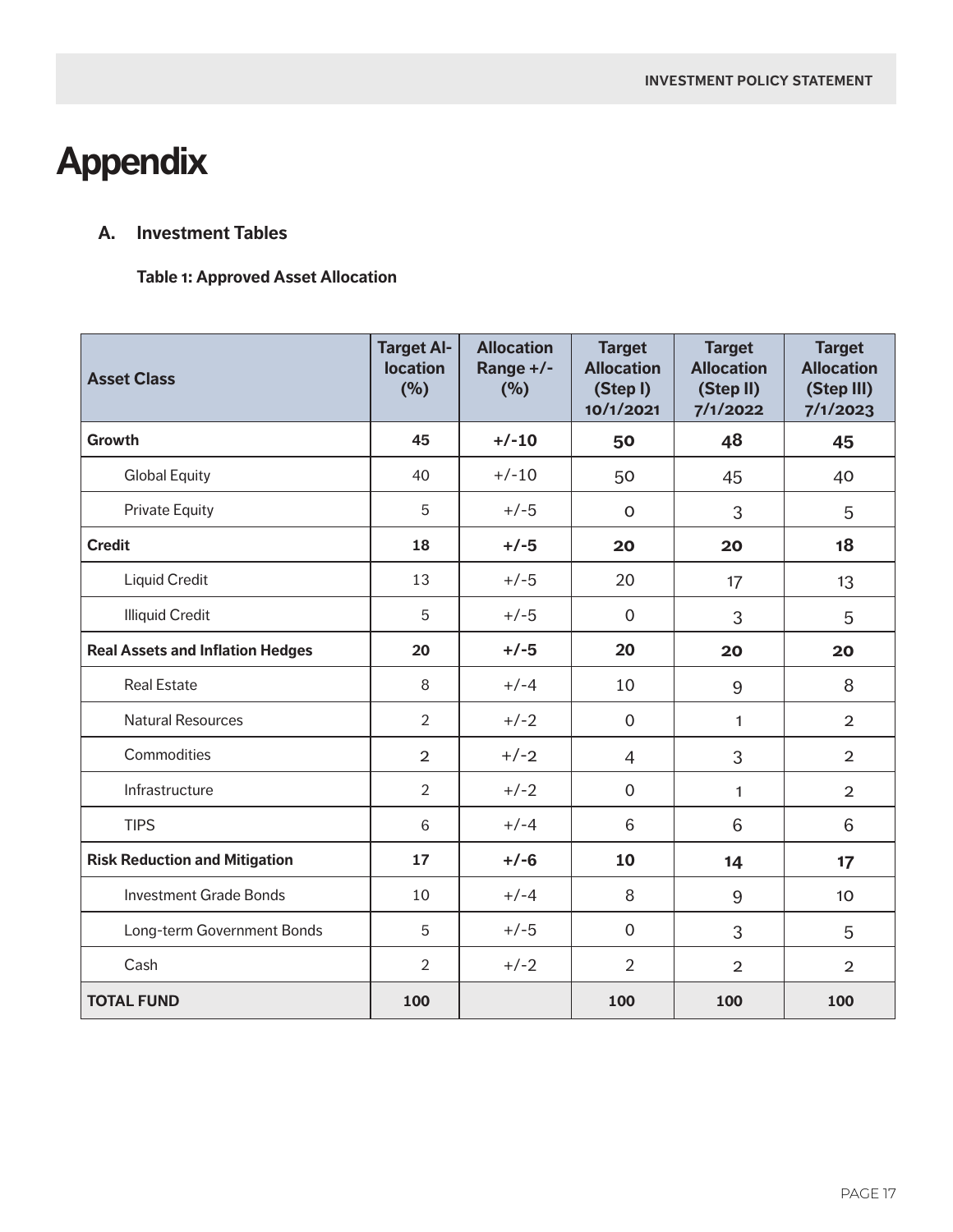#### **Table 2: Benchmark Table**

| <b>Asset Class</b>                      | <b>Benchmark</b>                                                                                                                                     |  |  |
|-----------------------------------------|------------------------------------------------------------------------------------------------------------------------------------------------------|--|--|
| <b>Growth</b>                           | <b>Custom Blend</b>                                                                                                                                  |  |  |
| <b>Global Equity</b>                    | <b>MSCI ACWI IMI Net</b>                                                                                                                             |  |  |
| <b>Private Equity</b>                   | MSCI ACWI IMI + 200 bps (3-Month lagged)                                                                                                             |  |  |
| <b>Credit</b>                           | <b>Custom Blend</b>                                                                                                                                  |  |  |
| <b>Liquid Credit</b>                    | 38% BBg Barc U.S. Corporate High Yield; 46% Credit<br>Suisse Leveraged Loans; 8% JP Morgan EMBI GD; 4% JP<br>Morgan GBI-EM GD; 4% JP Morgan CEMBI BD |  |  |
| <b>Illiquid Credit</b>                  | Custom Liquid Credit Benchmark + 150 bps<br>(1-month lagged)                                                                                         |  |  |
| <b>Real Assets and Inflation Hedges</b> | <b>Custom Blend</b>                                                                                                                                  |  |  |
| <b>Real Estate</b>                      | 75% NFI ODCE; 25% DJ US Select Real Estate (Private<br>3-Month lagged)                                                                               |  |  |
| <b>Natural Resources</b>                | <b>S&amp;P Global Natural Resources TR</b>                                                                                                           |  |  |
| Commodities                             | <b>Bloomberg Commodity TR</b>                                                                                                                        |  |  |
| Infrastructure                          | Dow Jones Brookfield Global Composite Infrastructure TR                                                                                              |  |  |
| <b>TIPS</b>                             | <b>BBg Barc US TIPS</b>                                                                                                                              |  |  |
| <b>Risk Reduction and Mitigation</b>    | <b>Custom Blend</b>                                                                                                                                  |  |  |
| <b>Investment Grade Bonds</b>           | <b>BBg Barc US Aggregate TR</b>                                                                                                                      |  |  |
| Long-term Government Bonds              | BBg Barc U.S. Long Treasury Bond                                                                                                                     |  |  |
| Cash                                    | FTSE 3-Month US Treasury Bill                                                                                                                        |  |  |
| <b>TOTAL FUND</b>                       | <b>Custom Blended Policy Benchmark</b>                                                                                                               |  |  |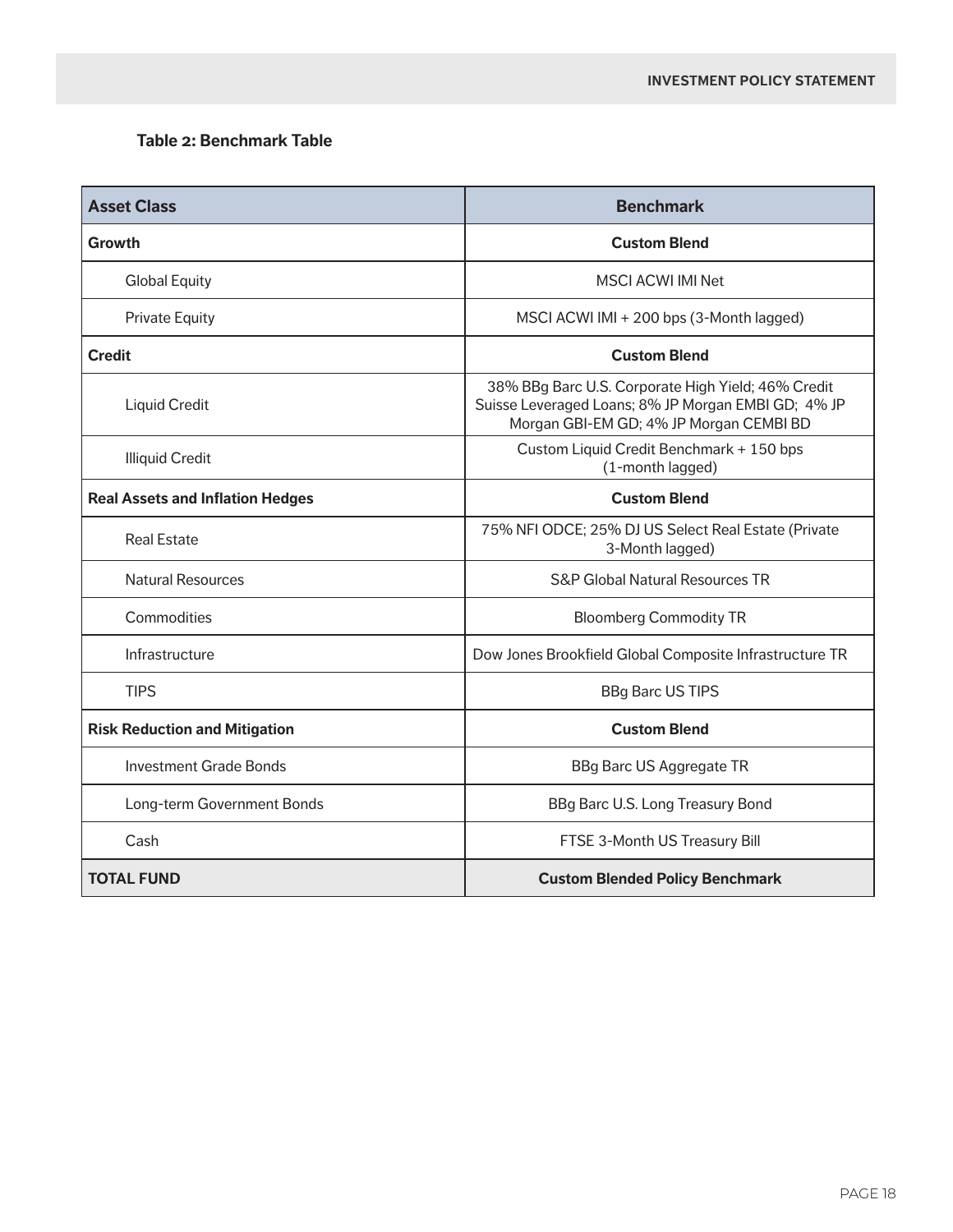### **B. Chief Investment Officer Delegated Authorities**

The Board has delegated to the CIO the following authorities in accordance with Board-approved asset class specific program parameters. CIO actions will be reported to Trustees consistent with the reporting provisions below, or in a timely manner.

### **Total Fund**

| <b>General Authorities</b>            | Authority to limit or freeze manager trading activity pending discussion and action by the<br>Board. Such actions shall be reported as an informational item as reasonably practicable to<br>the Board, and no later than the next scheduled meeting of the Board.<br>Authority to take actions not otherwise specifically delegated, in concurrence with the CEO<br>and the Chair of the Board, when deemed necessary in the best interest of the OPEB Trust<br>and when there is not enough time to take the action to the full Board. Such actions shall be<br>reported as an informational item as soon as reasonably practicable to the full Board, and no<br>later than the next scheduled meeting of the Board.<br>Authority to rebalance the OPEB Trust in order to raise cash for satisfying a participating<br>employer's request, adjust investment exposures, or pay operational expenses while<br>adhering to investment policy targets. Rebalancing may include increasing or decreasing all<br>Board-approved mandates.<br>Authority to take actions as specified in LACERA's Procurement Policy. |
|---------------------------------------|------------------------------------------------------------------------------------------------------------------------------------------------------------------------------------------------------------------------------------------------------------------------------------------------------------------------------------------------------------------------------------------------------------------------------------------------------------------------------------------------------------------------------------------------------------------------------------------------------------------------------------------------------------------------------------------------------------------------------------------------------------------------------------------------------------------------------------------------------------------------------------------------------------------------------------------------------------------------------------------------------------------------------------------------------------------------------------------------------------------|
| <b>Approval</b><br>of Variances       | Authority to approve temporary variances from asset-level program and investment manager<br>guidelines.                                                                                                                                                                                                                                                                                                                                                                                                                                                                                                                                                                                                                                                                                                                                                                                                                                                                                                                                                                                                          |
| <b>Contract</b><br><b>Authorities</b> | Authority to sign, or delegate authority to sign, all investment-related contracts and<br>agreements necessary to implement Board-approved action. Thereafter, during the original<br>term, authority to sign all amendments and modifications with respect to such contracts<br>and agreements and make all decisions with respect to their day-to-day operation and<br>implementation where the investment mandate remains substantially unchanged. Upon<br>expiration of a contract or agreement for Board-approved mandates, an extension or<br>modification may only be made with Board approval or as outlined in LACERA's Procurement<br>Policy.<br>Authority to approve reductions to investment manager fee schedules and service provider<br>costs.<br>Authority to negotiate and execute investment agreements that, in the judgment of the<br>CIO and Chief Counsel, provide adequate protection for LACERA's interests, including an<br>appropriate standard of care on the part of each manager                                                                                                    |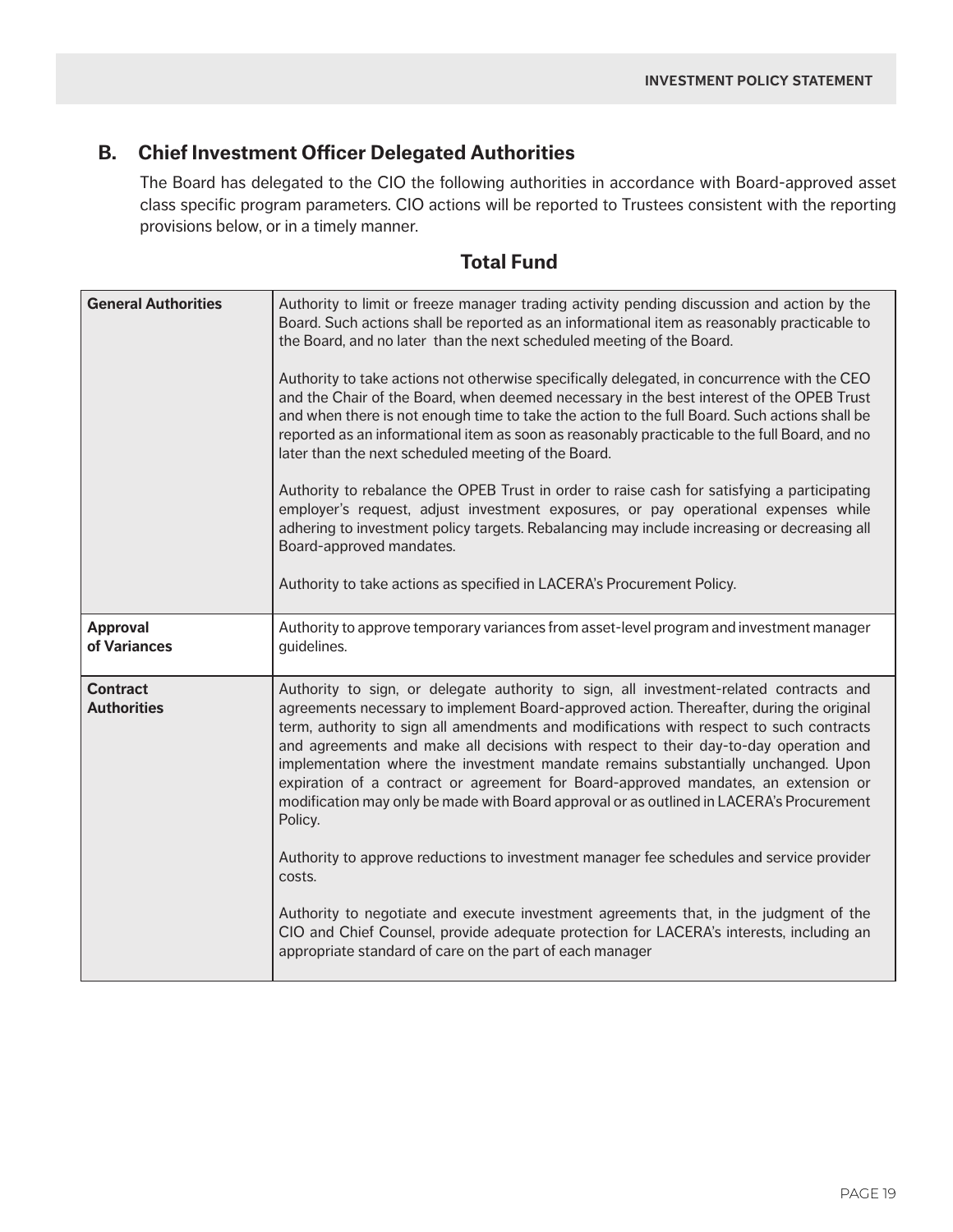| <b>Private Equity</b>                  | Authority to approve the purchase or sale of any existing fund investment within the Private<br>Equity portfolio.<br>Authority to approve co-investments, secondary transactions, re-ups, and advisory board<br>seats. |
|----------------------------------------|------------------------------------------------------------------------------------------------------------------------------------------------------------------------------------------------------------------------|
| <b>Real Estate</b>                     | Authority to approve the purchase or sale of any existing fund investment within the Real<br>Estate portfolio.<br>Authority to approve co-investments, secondary transactions, re-ups, and advisory board<br>seats.    |
| <b>Real Assets</b><br>(ex-Real Estate) | Authority to approve the purchase or sale of any existing fund investment within the Real<br>Assets portfolio.<br>Authority to approve co-investments, secondary transactions, re-ups, and advisory board<br>seats.    |
| <b>Credit</b>                          | Authority to approve the purchase or sale of any existing fund investment within the Credit<br>portfolio.<br>Authority to approve co-investments, secondary transactions, re-ups, and advisory board<br>seats.         |

### **Asset Class Specific**

In the event the CIO is not available, and time is of the essence in making a decision, LACERA will follow the Boardapproved Crisis Response Plan. The Board will receive written notification of all such actions.